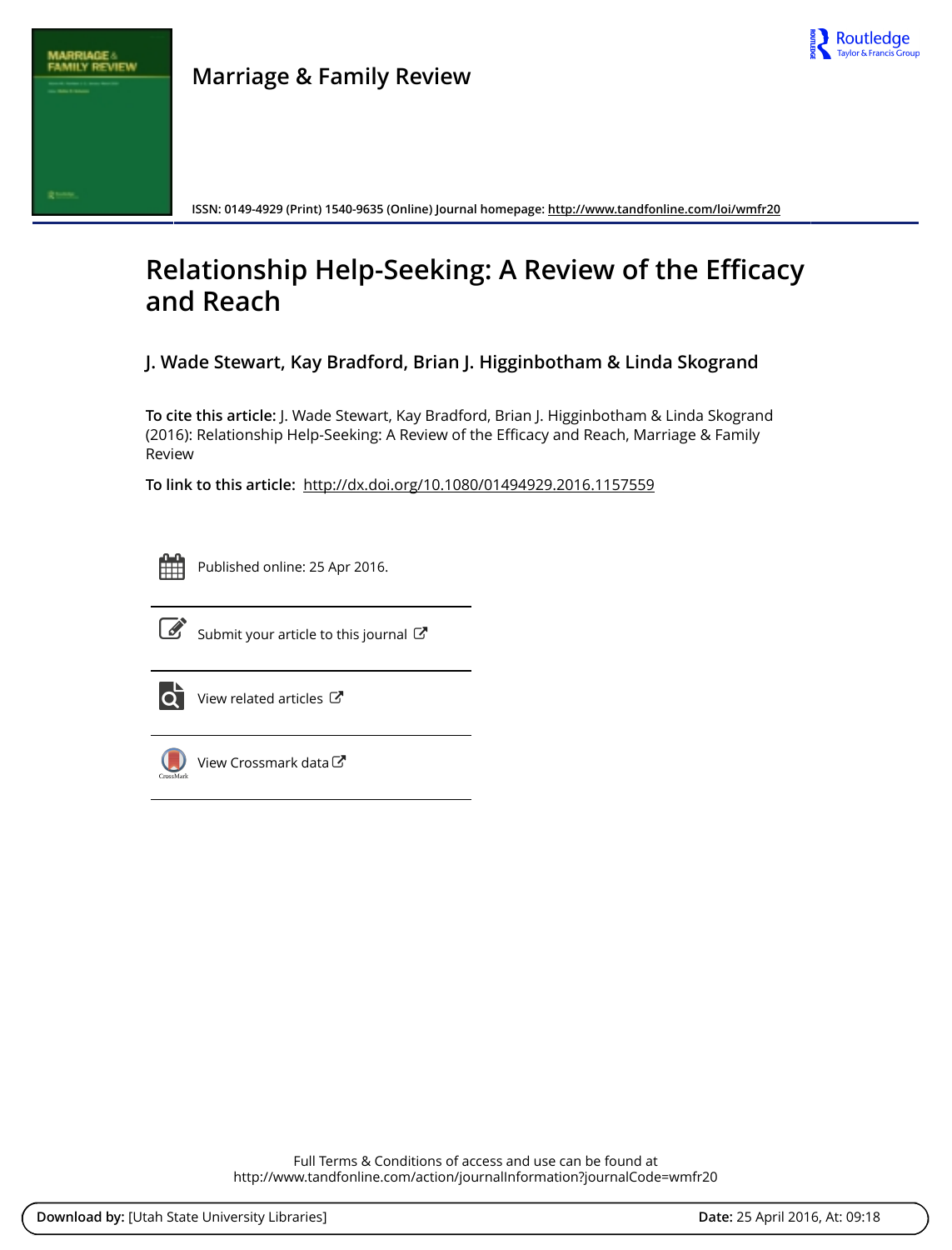# **Relationship Help-Seeking: A Review of the Efficacy and Reach**

J. Wade Stewart $^{\text{\tiny \textsf{a}}}$ , Kay Bradford $^{\text{\tiny \textsf{b}}}$ , Brian J. Higginbotham $^{\text{\tiny \textsf{b}}}$ , and Linda Skogrand $^{\text{\tiny \textsf{b}}}$ 

<sup>a</sup>Family Studies and Services, Shasta College, Redding, California, USA; <sup>b</sup>Department of Family, Consumer, and Human Development, Utah State University, Logan, Utah, USA

#### **ABSTRACT**

Formal and informal relationship help-seeking is becoming increasingly common. This article discusses seven forms of relationship help-seeking: couple therapy, couple relationship education, self-help books, internet resources, other media sources, talking with clergy, and talking with friends and family. The purpose of this literature review is to organize the relationship help-seeking research, bring to light some of the less accessible research, and offer recommendations to researchers and practitioners regarding the efficacy and reach of relationship help-seeking. In addition, differences in relationship help-seeking based on gender are explored and current relationship help-seeking trends are discussed.

#### **KEYWORDS**

education; intervention; relationship help-seeking; self-help

#### **Introduction**

Although a lifelong, committed relationship with a spouse or intimate partner is a relatively common goal, not only in Western culture but in cultures worldwide (United Nations Economic and Social Affairs Population Division, [2003\)](#page-22-0), maintaining a healthy intimate relationship is a complex task. Married individuals, on average, have better health, are happier, and are better off financially than those who are not married (Dush & Amato, [2005;](#page-18-0) Waite & Gallagher, [2000\)](#page-22-0), but some individuals are unable to maintain a satisfying marriage and some do not want it. There has been a general movement away from marriage in the United States (Pew Research Center, [2011\)](#page-21-0), and currently over 60% of individuals cohabit before marriage (Manning & Cohen, [2012\)](#page-20-0). The divorce rate in the United States is somewhere between 45% and 50% (Raley & Bumpass, [2003\)](#page-22-0), and divorced individuals, on average, experience lower levels of happiness, higher levels of distress, and more physical health problems when compared with married individuals (Amato, [2000\)](#page-16-0). Furthermore, couple conflict has a negative impact on partners and other family members alike and is linked with externalizing and internalizing behaviors in children (Gerard, Krishnakumar, & Buehler, [2006](#page-19-0)).

CONTACT J. Wade Stewart **x** [wstewart@shastacollege.edu](mailto:wstewart@shastacollege.edu) ■ Family Studies and Services, Shasta College, 11555 Old Oregon Trail, P.O. Box 496006, Redding, CA 96049, USA. © 2016 Taylor & Francis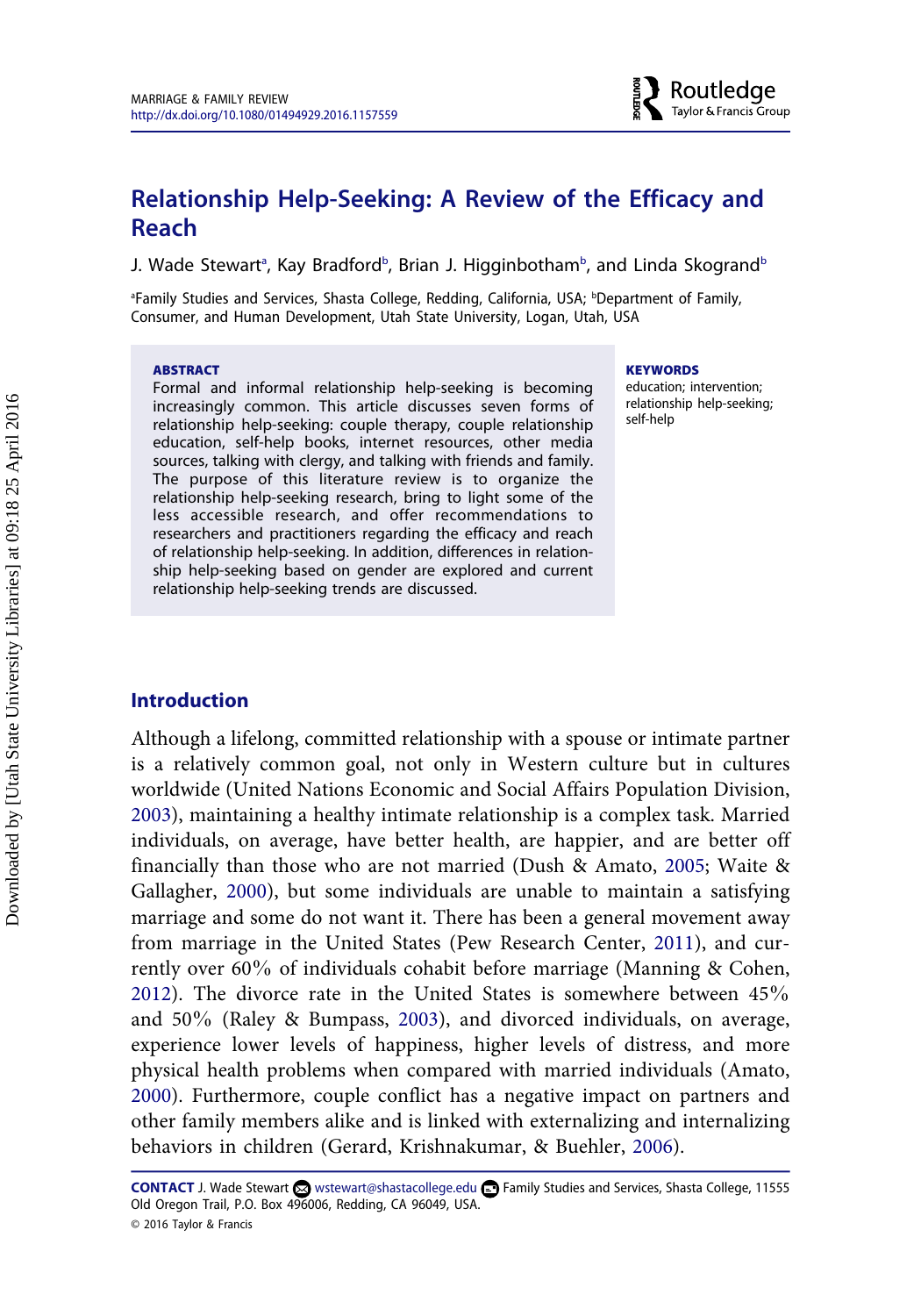$2 \left( \frac{1}{2} \right)$  J. W. STEWART ET AL.

Given these trends, relationship help-seeking is quickly becoming a topic of empirical scrutiny. In this review relationship help-seeking is defined as any behavior an individual performs with the intent of improving his or her intimate relationship. The two main sources of help-seeking for couples are couple therapy and couple relationship education (CRE). Both couple therapy and CRE have been established as efficacious in alleviating relationship distress; however, the influence of couple therapy and CRE is limited overall, often not reaching those most in need (Bradbury & Lavner, [2012](#page-17-0)). Examining the efficacy and reach of other help-seeking avenues may highlight other options available to those in relationships. A relatively scant body of literature suggests that informal help-seeking (i.e., self-help books, help from friends and family, clergy, internet resources) is common, but the impact of these informal methods has not been researched extensively (Doss, [2009;](#page-18-0) Doss, Rhoades, Stanley, & Markman, [2009](#page-18-0); Higginbotham, Miller, & Niehuis, [2009\)](#page-18-0). Relationship help-seeking needs to be explored more thoroughly to provide researchers, therapists, and educators with accurate, practical information that might be used to improve *more* couple relationships.

The purpose of this article is to organize the relationship help-seeking research, bring to light some of the less accessible research, and offer recommendations to researchers and practitioners regarding the efficacy and reach of couple relationship help-seeking. We outline the efficacy and reach of *formal* interventions, such as couple therapy and CRE, and *informal*  interventions, such as self-help books, use of internet resources, other media outlets, clergy, and talking with friends and family. We focus on efficacy, not effectiveness, because most of the research on couple interventions focuses on testing interventions in more controlled environments. For a review on the effectiveness of various couple interventions, see Doss ([2009\)](#page-18-0) and Halford and Hayes ([2012\)](#page-19-0).

We include couple therapy and CRE in the current review because of their centrality to couple intervention and the sheer volume of research that exists on their efficacy and reach. Providing a complete overview of the research in couple therapy and CRE is beyond the scope of the current review; comprehensive reviews may be found elsewhere (e.g., Lebow, Chambers, Christensen, & Johnson, [2012;](#page-20-0) Markman & Rhoades, [2012\)](#page-20-0). We also discuss informal helpseeking behaviors (i.e., self-help books, internet resources, talking with clergy, family and friends) because these behaviors are some of the most used by couples but are infrequently studied (cf. Higginbotham et al., [2009\)](#page-20-0). We explore gender differences and ethnic background that moderate help-seeking patterns and, finally, outline research and clinical recommendations.

The current pattern of couple help-seeking appears to be that the interventions most evaluated (i.e., couple therapy and CRE) are attended by relatively few. On the contrary, the interventions least evaluated (i.e., self-help books, internet resources, talking with clergy, family, and friends) are more used.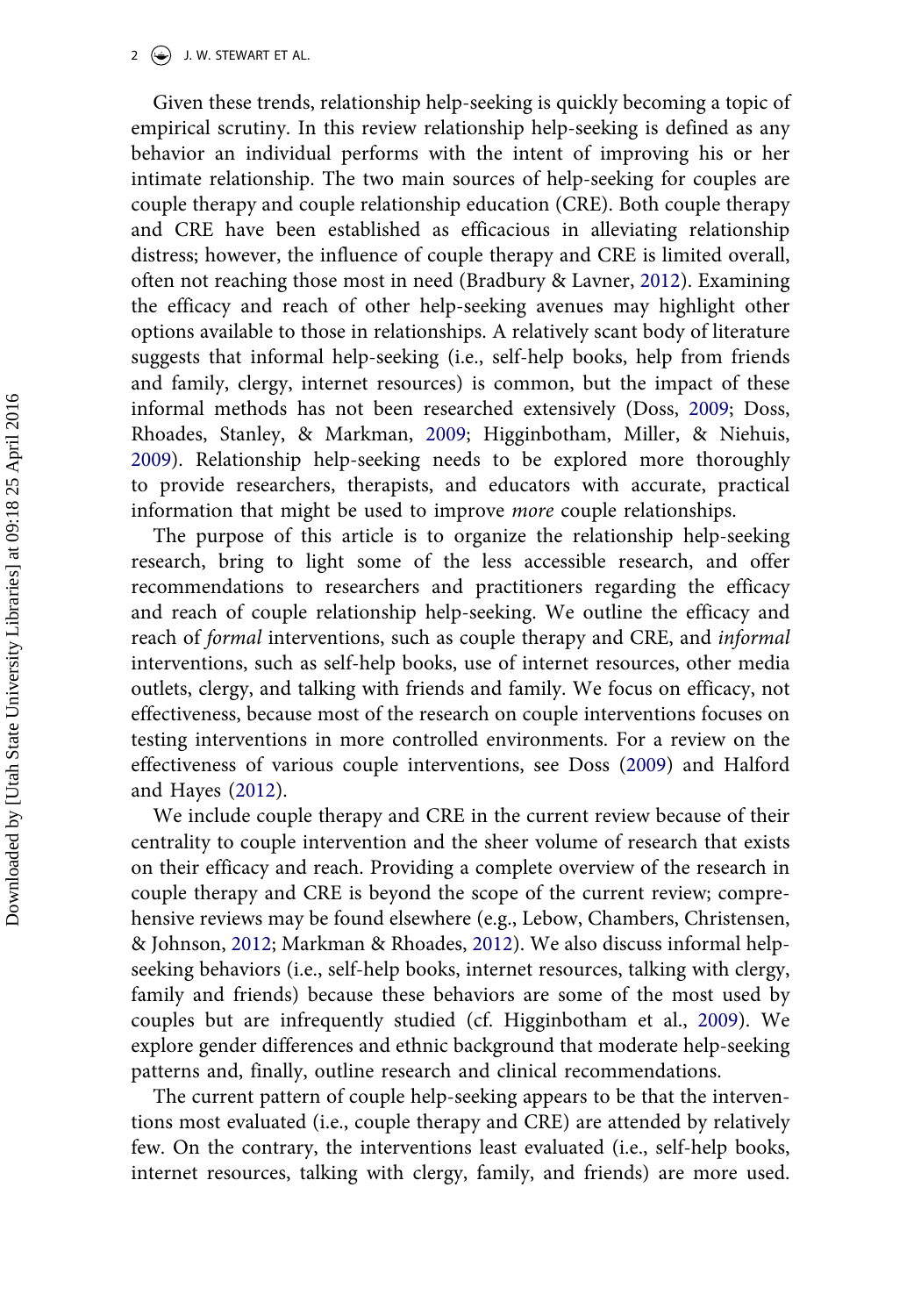Therefore, researchers and clinicians need to constantly seek out new ways to reach couples and in turn evaluate these efforts.

#### **Types of help-seeking**

#### *Formal help-seeking*

#### *Couple therapy*

The research on couple therapy is vast compared with other help-seeking behaviors, and evidence shows that it works. In a meta-analysis of six meta-analyses examining marriage and family therapy interventions, the average effect size of couple therapy was  $d = .84$  (Shadish & Baldwin, [2003](#page-22-0)). In other words, an average couple in the treatment group was better off than over  $80\%$  of couples in the control group after treatment. In a more recent review, Lebow et al. [\(2012\)](#page-20-0) concluded that couple therapy positively impacted 70% of those that attended. In yet another study of 134 couples, Christensen, Atkins, Baucom, and Yi ([2010](#page-17-0)) showed that effect sizes for marital satisfaction at a 5-year follow up for integrative behavioral couple therapy and traditional behavioral couple therapy ranged from  $d = .92$  to  $d = 1.03$ . Current efficacy studies feature behavioral couples therapy, integrative behavioral therapy, and emotion-focused therapy; other couple therapies have not yet been tested (Lebow et al., [2012](#page-20-0)). Some argue that all models have efficacy (Sparks & Duncan, [2010\)](#page-22-0), and some attribute that efficacy to common factors (Davis, Lebow, & Sprenkle, [2012](#page-18-0)). Despite large effect sizes, therapy-as-usual in the "real world" (no random assignment into treatment, lack of exclusion criteria, relatively less treatment fidelity) tends to produce lower effect sizes ranging from  $d = .33$  to  $.42$  (Doss, [2009\)](#page-18-0).

Although couple therapy has been shown to be efficacious, the proportion of the U.S. population that seeks couple therapy is small. For example, in a statewide sample of 2,323 Oklahomans, only 37% of the 900 individuals who had experienced divorce sought marital therapy before the separation (Johnson et al., [2002\)](#page-20-0). Only 19% of the 1,347 married individuals in the same sample had sought relationship help in the form of therapy (Johnson et al., [2002\)](#page-20-0). In a statewide sample of 1,316 Utahans, 48% of the 236 ever-divorced individuals sought some form of counseling before separation, but this included seeking counsel from religious leaders in addition to couple therapists, and only 22%of the 776 married individuals had ever sought out couple therapy (Schramm, Marshall, Harris, & George, [2003](#page-22-0)). Generally, couples wait until distress levels are perceived as being beyond repair; indeed, on average, married couples wait 6 years after serious interpersonal problems develop before they seek therapy (Notarius & Buongiorno, [1992](#page-21-0), as cited in Gottman, [1999\)](#page-19-0). Because many couples either do not seek marriage therapy or do so as a final effort, preventative interventions such as CRE have been designed to target couples before they reach the "breaking point."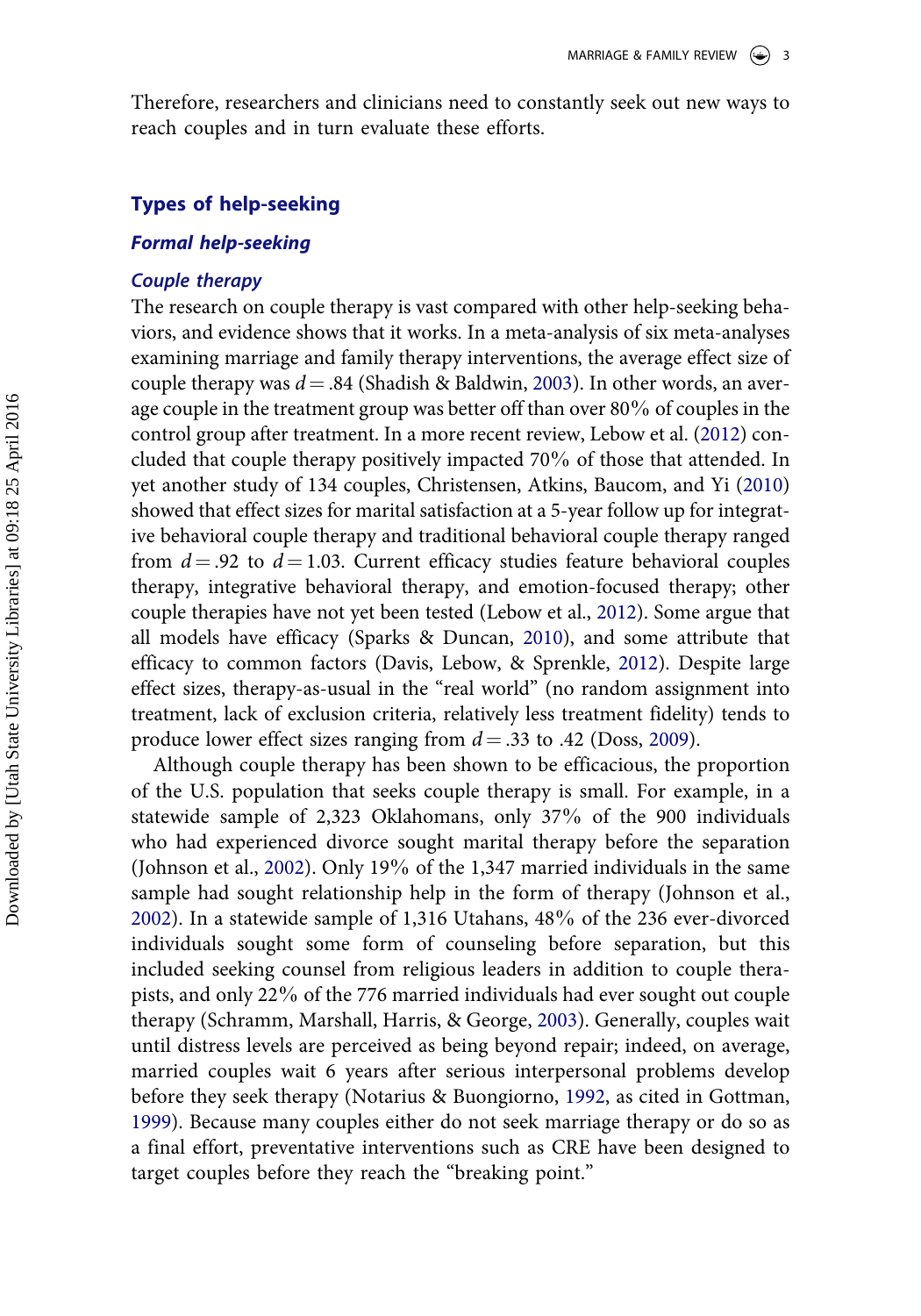$4 \quad (*)$  J. W. STEWART ET AL.

## *Couple relationship education*

CRE has traditionally taken one of two forms: couple assessment with feedback and skills training courses (Halford & Casey, [2010\)](#page-19-0). Preliminary evidence suggests that couple assessment with feedback is efficacious; it is tolerable for couples, yielding high participation rates with a low dropout and helping couples, on average, improve in communication, marital satisfaction, and relationship distress (Busby, Ivey, Harris, & Ates, [2007](#page-17-0); Cordova et al., [2005](#page-18-0)). Additionally, the efficacy of skills training courses has been well documented. Hawkins, Blanchard, Baldwin, and Fawcett [\(2008](#page-20-0)) in a metaanalysis of 117 studies showed effect sizes that ranged from  $d = .24$  to .36 for marital quality and  $d = 0.36$  to .54 for communication.

Although CRE has expanded in recent years, due in part to funding from state and federal governments (Hawkins et al., [2009](#page-20-0)), it has traditionally suffered from some of the problems therapy has, namely, relatively few couples take advantage of it. For example, CRE has been largely limited to White, middle class, committed couples who are either married or engaged (Ooms & Wilson, [2004\)](#page-21-0), and high-risk couples have been underrepresented in courses (Halford, O'Donnell, Lizzio, & Wilson, [2006](#page-19-0)). In more recent years, successful efforts have been made to reach out to high-risk couples (Hawkins & Erickson, [2015\)](#page-20-0), but there are still many who do not use it. For example, although 66%of the 2,323 Oklahomans chosen at random reported that they would consider marriage education if it was offered (Johnson et al., [2002\)](#page-20-0), the rate of couples attending CRE in general is estimated to be around 30%(Halford & Hayes, [2012\)](#page-19-0). An exception to this trend is premarital education. Premarital education attendance in the United States has risen from 9.7% of couples who were married in the 1940s to  $52.2\%$  of those married in the 1990s (Doss et al., [2009\)](#page-18-0). Couples who attend premarital education are more likely to attend relationship counseling, especially when they are at-risk (Williamson, Trail, Bradbury, & Karney, [2014](#page-23-0)). Although premarital education has increased, Doss, Rhoades, Stanley, Markman, and Johnson [\(2009](#page-18-0)) reported that individuals in their second marriages were much less likely to attend premarital education for subsequent relationships than for first marriages.

#### *Informal help-seeking*

We define informal help-seeking as including self-help books, internet resources (including internet-based CRE), other media (e.g., magazines), clergy, and help from friends and family. We include clergy in informal helpseeking because although typically theologically trained, professional clinical training and licensure are atypical. In general, these informal help-seeking behaviors appear to be used by a greater segment of the population when compared with formal opportunities but are less studied. This may be because couples who use these informal avenues are less accessible to researchers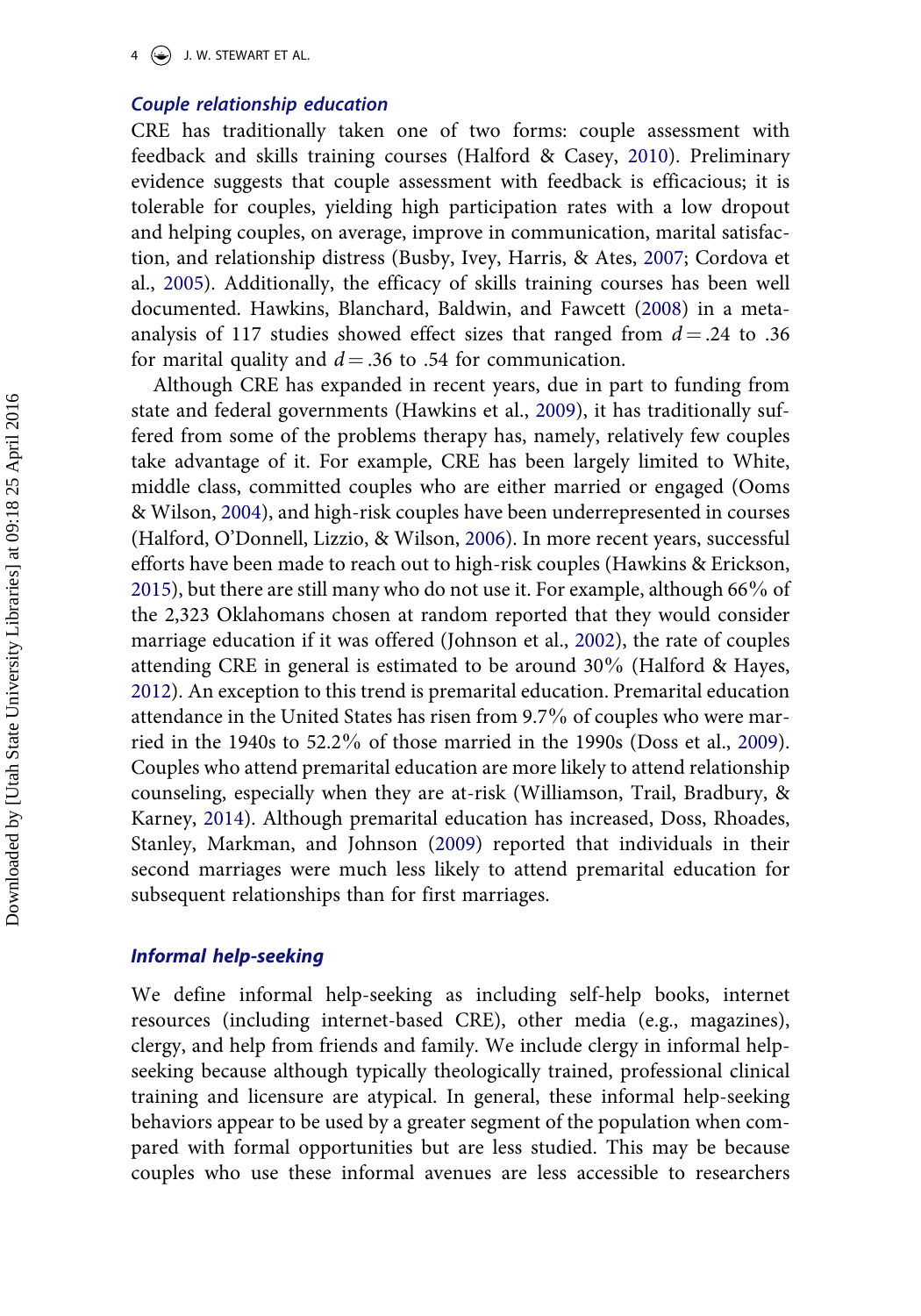and less likely to interact directly with clinicians. Therefore, creativity and imagination are needed to reach more couples and evaluate these interventions. Additionally, for efficacy and reach to be maximized, it will likely take many individuals including clergy, clinicians, researchers, and educators working collaboratively together to support couples.

#### *Self-help books*

Very few empirical studies have directly tested the effectiveness of self-help books (Doss, [2009\)](#page-18-0). However, one study did use a relationship self-help book in the control group (Halford, Sanders, & Behrens, [2001\)](#page-19-0). Using random assignment, couples were assigned to one of four groups: the experimental group (consisting of 23 couples at low risk and 19 couples at high risk) and the control group (consisting of 21 low risk and 16 high-risk couples). The experimental group received five sessions of relationship education (Self *PREP*) and the control group read a cognitive behavioral book called *Living and Loving Together* (Montgomery & Evans, [1989](#page-21-0)) and attended three meetings to discuss the book. High-risk couples in both the control and experimental groups improved in communication skills from before to after, but the experimental group had somewhat better outcomes at year 1 and less relationship satisfaction erosion at year 4 compared with the control group. Among the low-risk couples, the control group (i.e., those that had read the self-help book and attended three meetings) showed significantly less relationship satisfaction erosion compared with the experimental group, suggesting that self-help books might be a good choice for low-risk couples. Another study provided five clinical distressed couples with eight self-help chapters on various subjects, including communication, problem solving, and maintaining relationship gains. The scores for the couples before, after, and at a 9-month follow-up were inconclusive, with some showing improvement and others not (Bornstein et al., [1984\)](#page-17-0). Although there is a paucity of research on relationship self-help books, several meta-analyses have shown the efficacy of self-help books for individual issues including sexual dysfunctions, depression, and anxiety (for a review see Norcross, [2000\)](#page-21-0).

Books are a common form of relationship help-seeking in the United States. In one study involving 213 couples over the first 5 years of their marriages, books were the top help-seeking behavior, with 23% of couples reporting have used them (Doss et al., [2009\)](#page-18-0). Of the books used by the couples, some have a religious foundation such as *The Five Love Languages* (Chapman, [2004\)](#page-17-0), others are rooted in popular psychology such as *Men Are from Mars and Women are from Venus* (Gray, [1992](#page-19-0)), and some are based on research such as *Fighting for your Marriage* (Markman, Stanley, & Blumberg, [1994\)](#page-21-0). Although the reach of self-help books for relationships may be tracked by an indicator such as sales figures, their effectiveness in alleviating relationship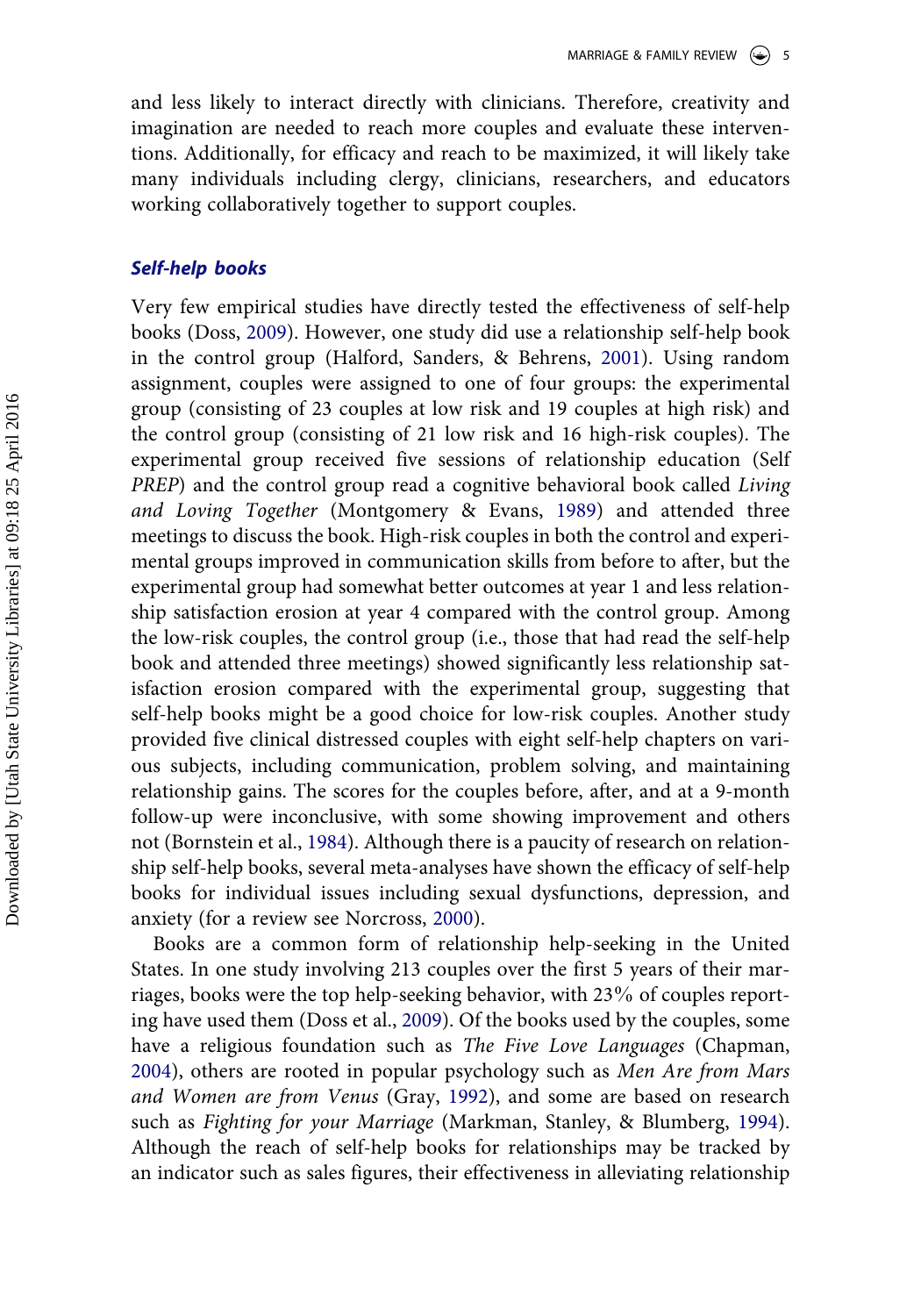#### $6 \leftrightarrow$  J. W. STEWART ET AL.

distress is not well understood. For example, nearly 7 million copies of *Men Are from Mars and Women are from Venus* (Gray, [1992\)](#page-19-0) were sold in the 1990s (Cable News Network, [1999](#page-17-0)). Other books such as *Seven Principles to Make Marriage Work* (Gottman & Silver, [1999](#page-19-0)), *Getting the Love you Want*  (Hendrix, [1988\)](#page-20-0), *Divorce Busting* (Wiener-Davis, [1992\)](#page-23-0), and *The Five Love Languages* (Chapman, [2004\)](#page-17-0) have appeared on the *New York Times* bestseller list. Although these books have experienced widespread popularity, little is known about how couples decide on which relationship books to use, how these books help couples, if couples read the books once purchased, and if some books are more efficacious than others in improving relationship quality (Doss et al., [2009](#page-18-0)).

#### *Internet resources*

Internet websites targeting couples have the potential to reach a very large portion of the population. Research has shown that 78% of Americans use the internet with 71% of African Americans and  $68\%$  of Hispanics having access to the internet (Zickuhr & Smith, [2012](#page-23-0)). Doss, Benson, Georgia, and Christensen ([2013\)](#page-18-0) reported that over a 1-year interval the top 10 relationship help-seeking websites received 3.8 million unique visits, suggesting the internet reaches many more couples than traditional face-to-face methods such as marital therapy or CRE. Indeed, in the first year of use the website foreverfamilies.net received over 47,000 visits, and of the  $4\%$  of website visitors that took a survey, 66% rated the website as "very useful" (Steimle & Duncan, [2004\)](#page-22-0). Furthermore, it appears that help for couples on the internet is only increasing. In 2010, Casey and Halford Google searched the terms "couple therapy," "relationship education," and "relationship advice," which returned 2.6 million hits, 14.4 million hits, and 19 million hits, respectively. Today, the same terms entered into Google search returned 4.87 million hits for couple therapy, 170 million hits for relationship education, and 136 million hits for relationship advice.

In terms of intervention type, the internet has been used in various ways to help couples with their relationships (see Georgia & Doss, [2013\)](#page-19-0). In such cases formal help-seeking formats such as online couple therapy take on a more informal nature. For example, Doss et al. [\(2013](#page-18-0)) developed and are testing a self-help format of integrative couple behavioral therapy available to couples online [\(www.ourrelationship.com\)](http://www.ourrelationship.com); couples can work on their relationship at their own pace, in the comfort of their home. This intervention differs from self-directed CRE because couples must discuss and set goals for their relationship together and call a coach on the phone several times during the intervention to get feedback. Furthermore, an experimental group that used an online, self-paced, skills-based relationship intervention showed higher marital satisfaction and better conflict management compared with a control group (Kalinka, Fincham, & Hirsch, [2012](#page-20-0)). In some cases couples prefer online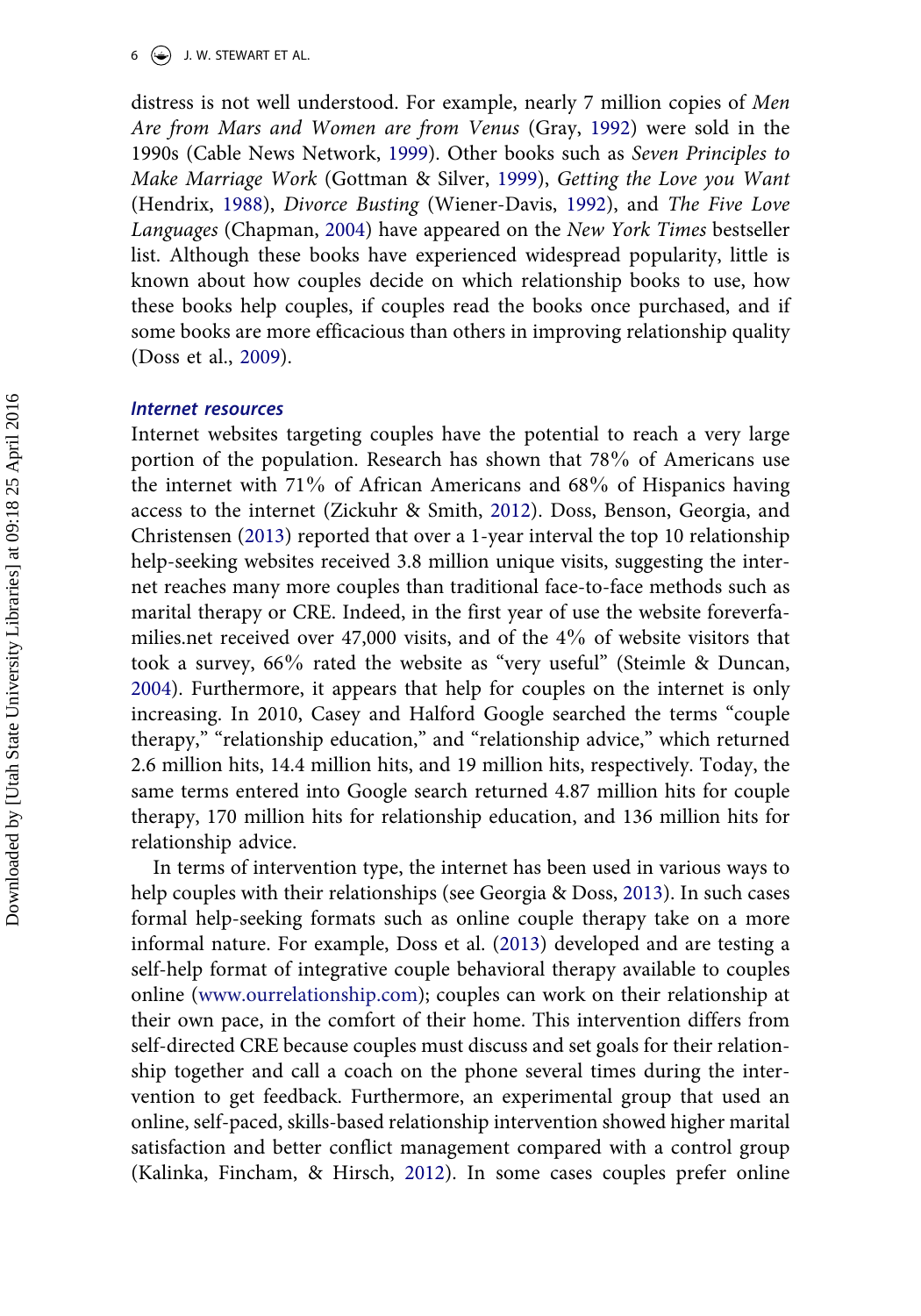interventions compared with other available interventions. For example, self-directed behaviors were perceived by couples as being significantly more helpful than church-sponsored workshops or counseling (Duncan, Childs, & Larson, [2010\)](#page-18-0). Because of these encouraging findings, couple programs continue to be developed for internet use and have a promising future (Halford & Hayes, [2012\)](#page-19-0).

The internet has also been used for etherapy (featuring many modalities including audio, chat, webcam, email, and forum), web-based therapy, and group therapy (Barak, Hen, Boniel-Nissim, & Shapira, [2008](#page-17-0)). In a meta-analysis of 92 studies, internet-based interventions focusing on individual problems ranging from weight loss to anxiety produced an effect size of  $d = 0.53$ , with static websites producing an effect size of  $d = .52$  (Barak et al., [2008\)](#page-17-0). Two other meta-analyses showed that individuals who were treated via the internet for depression and anxiety fared significantly better than those in the control groups (Andersson & Cuijpers, [2009](#page-16-0); Cuijpers, Donker, van Straten, Li, & Andersson, [2010](#page-18-0)), which offer evidence that the internet can work to treat mental health problems. These meta-analyses included studies that only focused on individual problems such as depression, eating disorders, anxiety disorders, and smoking cessation and did not focus on couple relationships, but they do provide evidence that treatment over the internet can work on an individual level; therefore, internet channels might also work for a myriad of couple issues. Yet, marriage and family therapists report some ethical concerns and hesitations in providing online therapy, including confidentiality issues, relationship and alliance issues, licensing and liability issues, crisis management issues, and training issues (Hertlein, Blumer, & Mihaloliakos, [2014\)](#page-20-0).

#### *Internet-based CRE*

Self-directed CRE via the internet has been developed to expand the reach of CRE, but initial evidence on efficacy is mixed. In a recent meta-analysis including 16 studies on self-directed CRE and 13 studies featuring a combination of self-directed and traditional components, McAllister, Duncan, and Hawkins ([2012\)](#page-21-0) showed that self-directed CRE produced nonsignificant effects on marital quality and a significant effect, albeit small  $(d = .16)$ , for communication skills. The studies featuring a combination of self-directed and traditional CRE showed larger effect sizes of  $d = .43$  for marital quality and  $d = .71$  for communication skills, larger than those produced by traditional programs alone. Three studies featuring *ePrep* showed maintained improvement in individual mental health and relationship functioning for 10 months after the conclusion of the program (Braithwaite & Fincham, [2007,](#page-17-0) [2009\)](#page-17-0) and a 90%reduction in aggressive behaviors and .18 standard deviation reduction in psychological abusive behaviors (Braithwaite & Fincham, [2014\)](#page-17-0). Another study reported that Air Force couples showed significant improvements in both relationship satisfaction and anger management skills while attending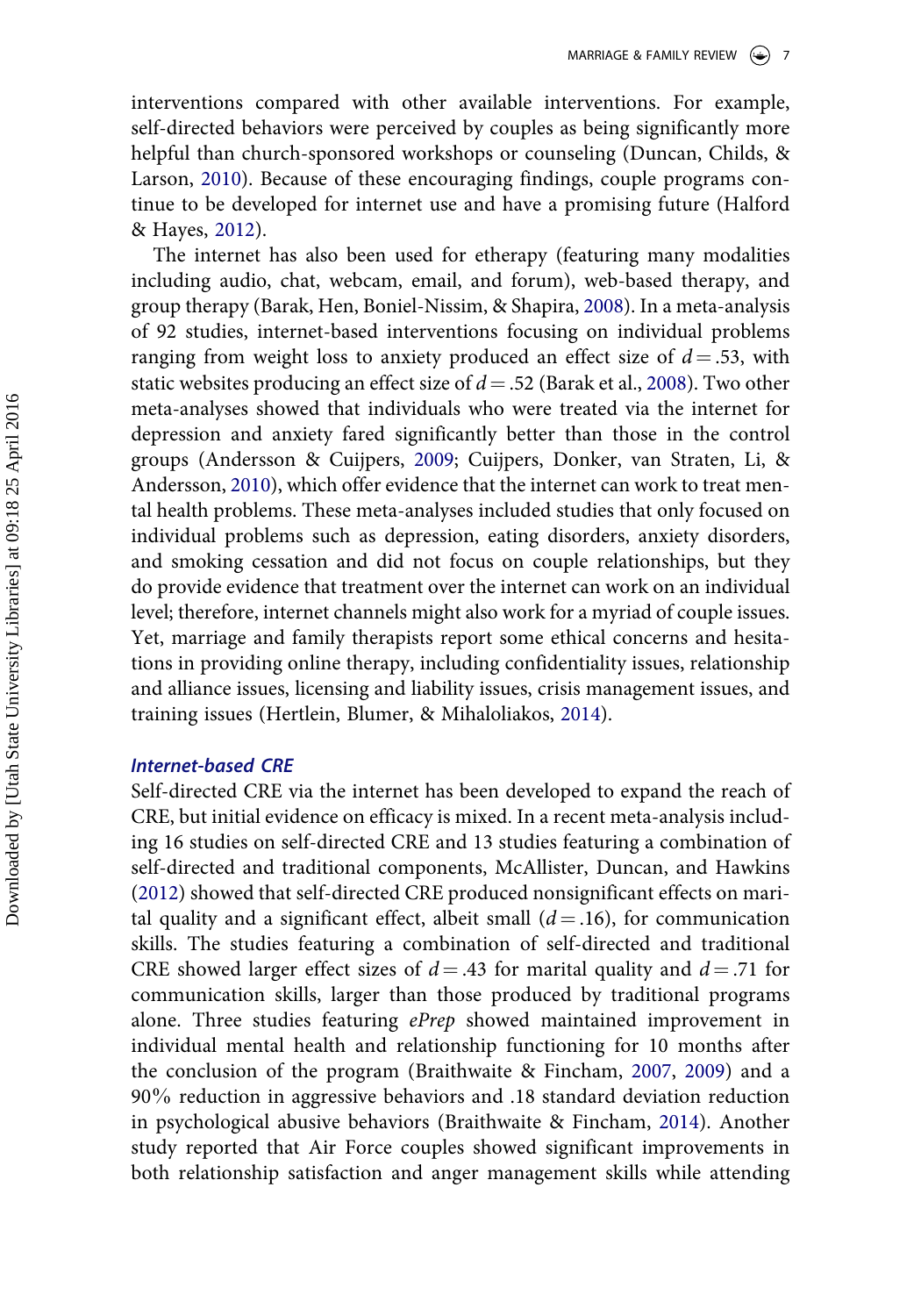traditional *PREP,* whereas couples who took only self-directed *PREP* significantly improved in only anger management skills (Anderson et al., [2013\)](#page-17-0). Thus, despite relatively smaller effect sizes, self-directed CRE may have a greater potential to reach more couples than traditional CRE (Halford & Hayes, [2012\)](#page-19-0). Those who tend to choose self-directed CRE might have relatively more need: McAllister, Duncan, and Busby ([2013\)](#page-21-0) found that participants who used self-directed CRE differed from those who attended traditional CRE in several key areas, including more problems in family of origin, more self-reported neurotic spousal behaviors, and more relationship problems.

#### *Other media sources*

Other media sources such as videos, pamphlets, magazines, and articles are common. Sixty-nine percent of American adults download and watch videos, with 38% watching educational videos (Purcell, [2010](#page-22-0)). Public media campaigns have been used to affect behavioral change on a public level (Wakefield, Loken, & Hornik, [2010](#page-22-0)), but there has been very little research in the targeting couple relationships through the television or other media sources (Doss, [2009\)](#page-18-0). One exception is *Couple Care* that uses DVDs to help couples improve their relationships (Halford, Moore, & Wilson, [2004](#page-19-0)). The program features self-administered marital education program consisting of DVDs, couple activities, and brief check-ins with a psychologist. Of those participating 96% completed the required tasks, and most couples reported high satisfaction with the program. The program was shown to have an effect size of  $d = .41$  for relationship satisfaction (Halford et al., [2004](#page-19-0)). Some have suggested more focus on developing interventions for couples delivered through DVDs, television, as well as the internet (Doss, [2009;](#page-18-0) Halford & Hayes, [2012](#page-19-0)); evaluation research is needed. Regarding technology and measurement, Woods, Priest, and Denton ([2013\)](#page-23-0) established the reliability of a verbal version of the Quality Marital Index designed to be administered over the phone but noted the average score by phone was almost three points higher than the average written Quality Marital Index score.

#### *Clergy*

Clergy have been referred to as the "frontline mental health counselors for millions of Americans" (Ellison, Vaaler, Flannelly, & Weaver, [2006,](#page-18-0) p. 190). Ellison and colleagues showed that when individuals ranked help-seeking behaviors for vignettes involving alcoholism, depression, drug use, schizophrenia, and no disorder, clergy were sought after by substantial levels of the sample. More specifically, clergy were consulted at the following rates: 34.1% for alcoholism, 35% for depression, 28.6% for drug use, 32.3% for schizophrenia, and 42.9% for no disorder. Indeed, clergy overwhelming provide most premarital education in the United States (Glenn, [2005\)](#page-19-0), but training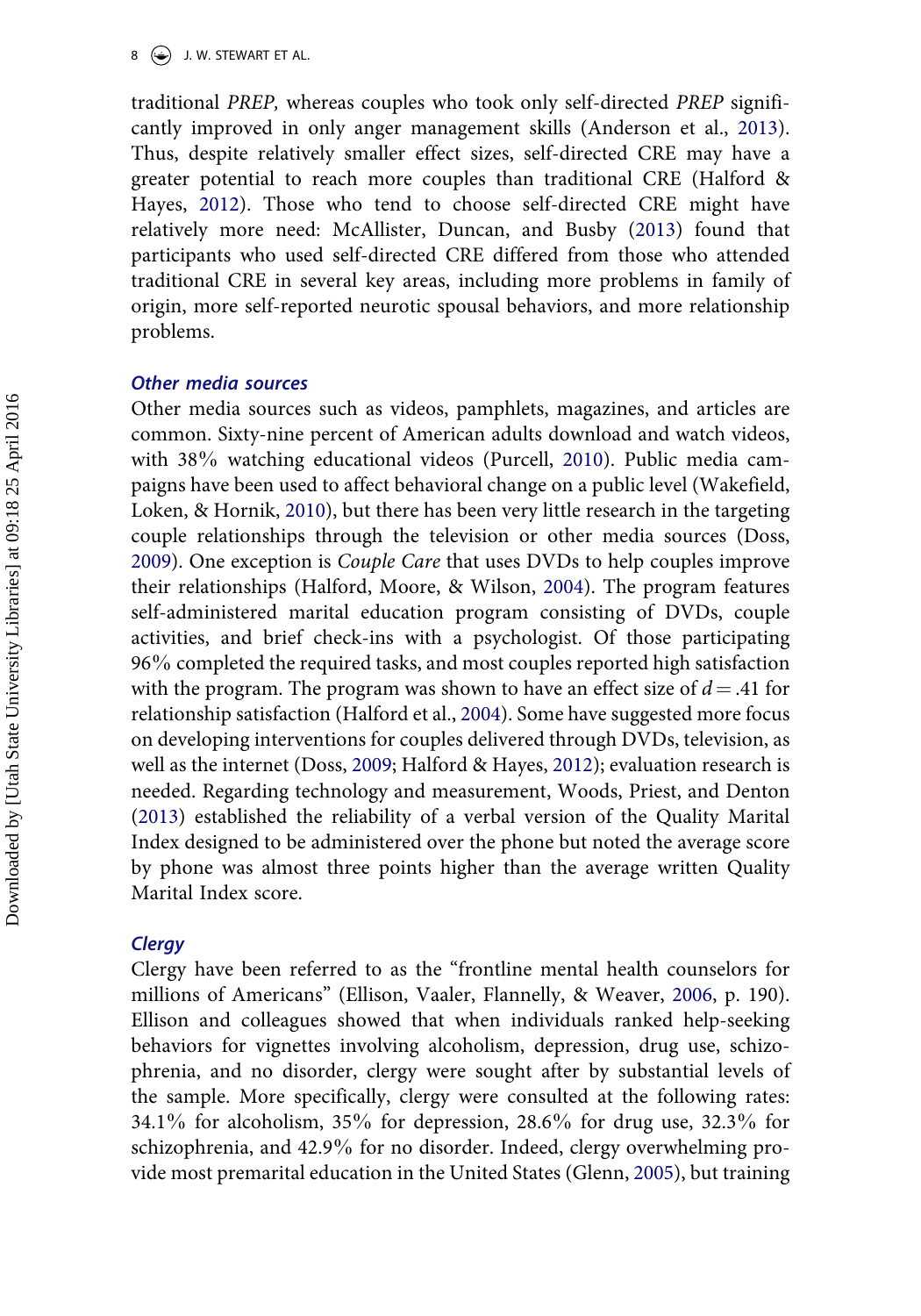for and provision of premarital education differ greatly across clergy (Wilmoth & Smyser, [2012](#page-23-0)). In another study of over 500 individuals, the number one reported source of help was clergy at 41%, followed by medical doctors at 29%, and psychologists/psychiatrists at 21%(Chalfant et al., [1990](#page-17-0)). Of those who sought marriage counseling, 47% sought it solely from a religious leader, with another 21% using both a religious leader and a marriage therapist (Johnson et al., [2002\)](#page-20-0).

Clergy reported the frequency of seeing individuals for marriage problems ranging from a few times a year to almost every month (Moran et al., [2005\)](#page-21-0). One program, called the *Caring Couples Network,* uses pastors, couples who have successful marriages, and professional consultants to guide couples and families through their spiritual journey in family life (Hunt & Hunt, [1999\)](#page-20-0). Pastors understand the needs of couples and match them with married mentor couples; in-turn, married couples help advise, teach, and support couples as they grow, and professional consultants help families understand dynamics, provide therapy if needed, and connect them with community resources. The *Caring Couples Network* is used to address many circumstances, including marriage preparation, newly married couple issues, pregnancy, domestic violence, substance abuse, unemployment, and life transitions.

Although few studies have established the effectiveness of counseling performed by clergy, several studies show positive outcomes for clergy led premarital education and general positive perceptions of clergy as helpers. For example, clergy and lay persons were found to be as effective in the short run as university staff at delivering a premarital education program (Stanley et al., [2001\)](#page-22-0). Furthermore, in a cluster randomized control trial of a premarital education program, couples attending the program headed by their local clergy fared as well as those attending in university settings and natural occurring premarital education (Laurenceau, Stanley, Ooms-Gallo, Baucom, & Markman, [2004\)](#page-21-0). Couples attending the clergy groups experienced more positive communication and less negative communication at 2.5 months after treatment and at a 14-month follow-up when compared with the natural occurring premarital education and the university-led premarital education (Laurenceau et al., [2004\)](#page-20-0). In terms of dissemination, 82% of clergy trained in *PREP* continued to use content from the course 5 years after teaching it (Markman et al., [2004](#page-21-0)). Incorporating aspects of programming help clergy offer more to couples; clergy who used premarital assessment questionnaires had higher perceived effectiveness scores than those who did not (Wilmoth & Smyser, [2010](#page-23-0)). In addition, clergy have been ranked higher in key areas such as warmth, caring, professionalism, and stability when compared with psychologists and psychiatrists (Schindler, Berren, Hannah, Beigel, & Santiago, [1987\)](#page-22-0).

Some research has explored efforts by clergy and mental health professionals working together in collaboration. For example, Oppenheimer, Flannelly, and Weaver ([2004\)](#page-21-0) reviewed 89 articles on collaboration efforts of clergy and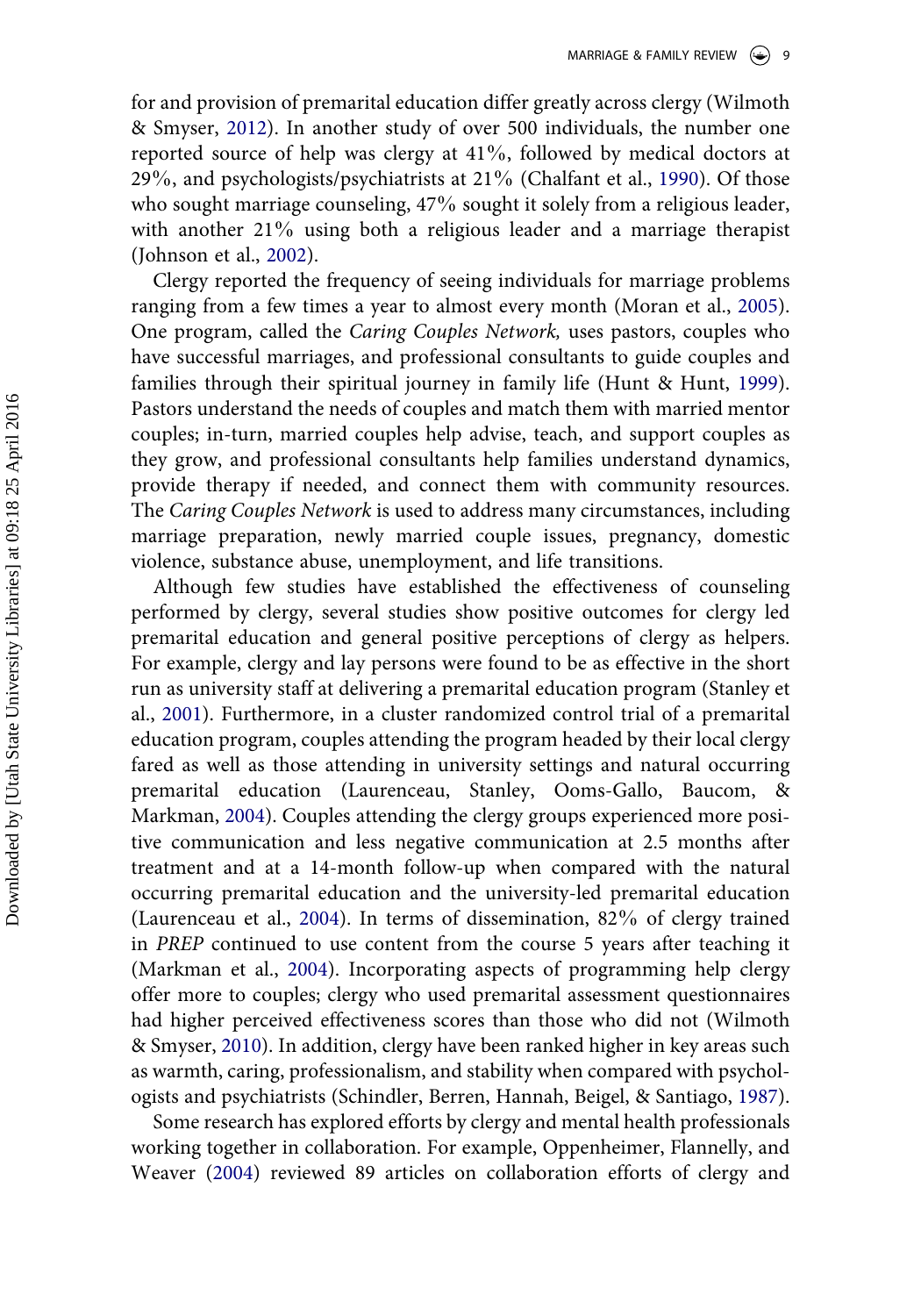psychologists and reached several conclusions. First, clergy are on the front line of mental health and the gatekeepers to formal help-seeking. Second, there are obstacles to collaboration. For example,  $66\%$  of the articles from secular journals concluded that clergy need more knowledge about mental health and resources, whereas only 20% argued both clergy and clinicians needed more knowledge about each other's fields. Third, differing values between clergy and mental health practitioners can be an obstacle to collaborative treatment. Finally, articles discussing the benefits of collaboration have increased over time. Oppenheimer and colleagues further call for more educational opportunities where psychologists get trained on religious and spirituality matters and clergy learn more about mental health and community resources and a better understanding about the roles each play in mental health,

#### *Talking with friends and family*

Support usually comes from individuals closest to those seeking help, including friends, family, and spouses (Wills & DePaulo, [1991](#page-23-0)). For example, one research study involved a team of six compiling field notes of advice episodes that they observed or were involved in and transcripts of interviews with family and friends. Of the 112 advice episodes, 70 involved friends and 11 involved family members. In another study involving a convenience sample of 280 college students reporting on an advice episode for an upsetting problem, 143 of the sample reported advice givers where friends followed by parents  $(n = 31)$ , romantic partners  $(n = 26)$ , roommates  $(n = 20)$ , and siblings or cousins ( $n = 11$ ), with romantic relationship problems the most reported issue discussed (MacGeorge, Feng, Butler, & Budarz, [2004\)](#page-20-0). In one article family, friends, and clergy were most often used for problems that were not chronic or severe (Wills & DePaulo, [1991\)](#page-23-0). In a study of newlywed couples reporting on advice seeking before marriage, most sought advice from friends, parents, religious leaders, and siblings (Sullivan, [2008](#page-22-0)). In addition, in a study featuring Latinos,  $65\%$  reported that they would seek help from family, parents, spouses, and friends (Bermúdez, Kirkpatrick, Hecker, & Torres-Robles, [2010\)](#page-17-0). A qualitative study involving 112 in-depth interviews and focus groups in the United Kingdom reported that the most used avenues of social support were parents, in-laws, and friends (Ramm, Coleman, Glenn, & Mansfield, [2010\)](#page-22-0). Most of these couples reported that they believed couples should work out their relationships on their own without seeking external support from resources like CRE and/or marriage therapy (Ramm et al., [2010\)](#page-22-0). One study found that women in therapy talked with friends about marriage issues more than women not attending therapy and that for women in therapy, talking more about marriage issues and with more friends was associated with lower marital satisfaction and stability (Allgood, Crane, & Agee, [1997](#page-16-0)).

The effectiveness of talking with friends and family has been less studied, and most of the current research relies solely on self-perceived helpfulness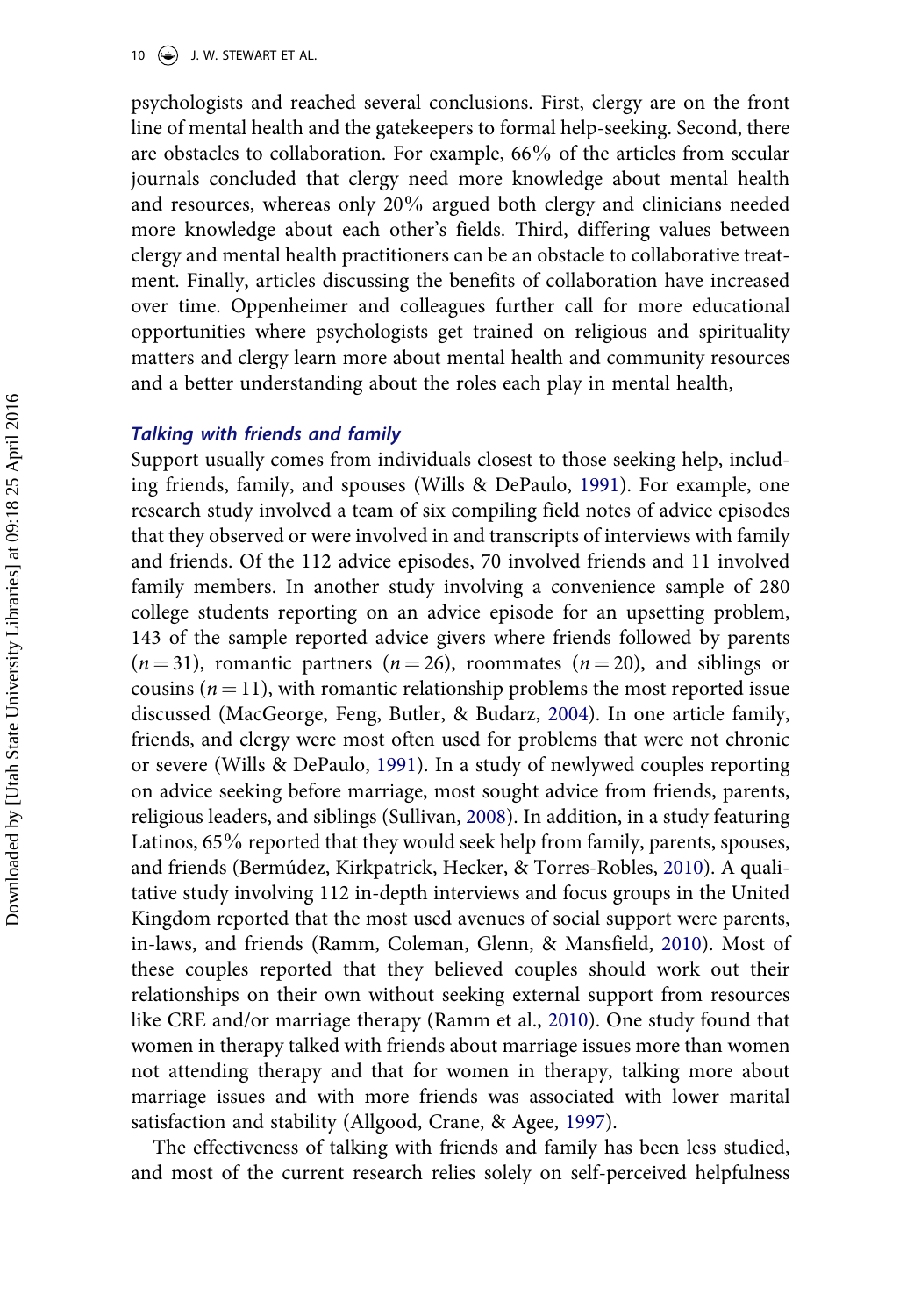ratings. For example, 54 newlywed couples rated the advice they received before marriage from family and friends on a scale from 1 to 10, 1 being "not helpful" and 10 being "very helpful." The husbands' and wives' scores for advice from family and friends ranged from 7.0 to 9.1 (Sullivan, [2008\)](#page-22-0). In another study of 303 newlywed remarried couples, 56.8% of women and 42.8% of men rated talking with other couples as being either "helpful" or "very helpful" in preparation for remarriage. In the same study, 61.7% of women and 53.2% of men reported that talking with their parents was "helpful" or "very helpful" (Higginbotham et al., [2009\)](#page-20-0). Another study showed that couples were more likely to attend premarital counseling if a respected other recommended it to them (Sullivan, Pasch, Cornelius, & Cirigliano, [2004\)](#page-22-0). Furthermore, married individuals that feel supported by those around them are more likely to experience marital success (Bryant & Conger, [1999](#page-17-0)).

#### **Trends in help-seeking**

### *Help-seeking behaviors among couples*

Researchers and clinicians have begun to explore relationship help-seeking for specific groups, including couples seeking a marital checkup, couples seeking remarriage, couples attending CRE, newlywed couples, and military couples. Understanding patterns of help-seeking for these groups could potentially help other professionals offering similar interventions to understand the help-seeking patterns of attendees and tailor their intervention to these couples. For example, the creators of the Marriage Checkup examined the mental health help-seeking behaviors of those who attended the intervention (Morrill et al., [2011\)](#page-21-0). Of the 325 participants,  $53.2\%$  had sought individual therapy, 36.3% had attended couple therapy, 15.4% had used medications, and 12.3% had sought a family therapist. Their data suggest that the checkup format attracted couples in varied levels of distress, that the participants found the checkup to be more accessible than traditional therapy, and that a substantial proportion of couples had not previously received couple intervention.

Among 205 individuals preparing for remarriage, Ganong and Coleman ([1989\)](#page-19-0) showed that individuals sought help from written materials followed by friends, counseling, and education groups. Higginbotham et al. [\(2009](#page-20-0)) showed that the main sources of help-seeking pursued by both men and women seeking remarriage, listed from most to least popular, included talking with family; talking with friends; talking with religious leaders; reading pamphlets, magazines, or news articles; and reading self-help books. In the same study professional counseling, visiting a website, watching videos and movies on marriage, attending a class (2 or more sessions), and attending a workshop or lecture were less used compared with other help-seeking behaviors.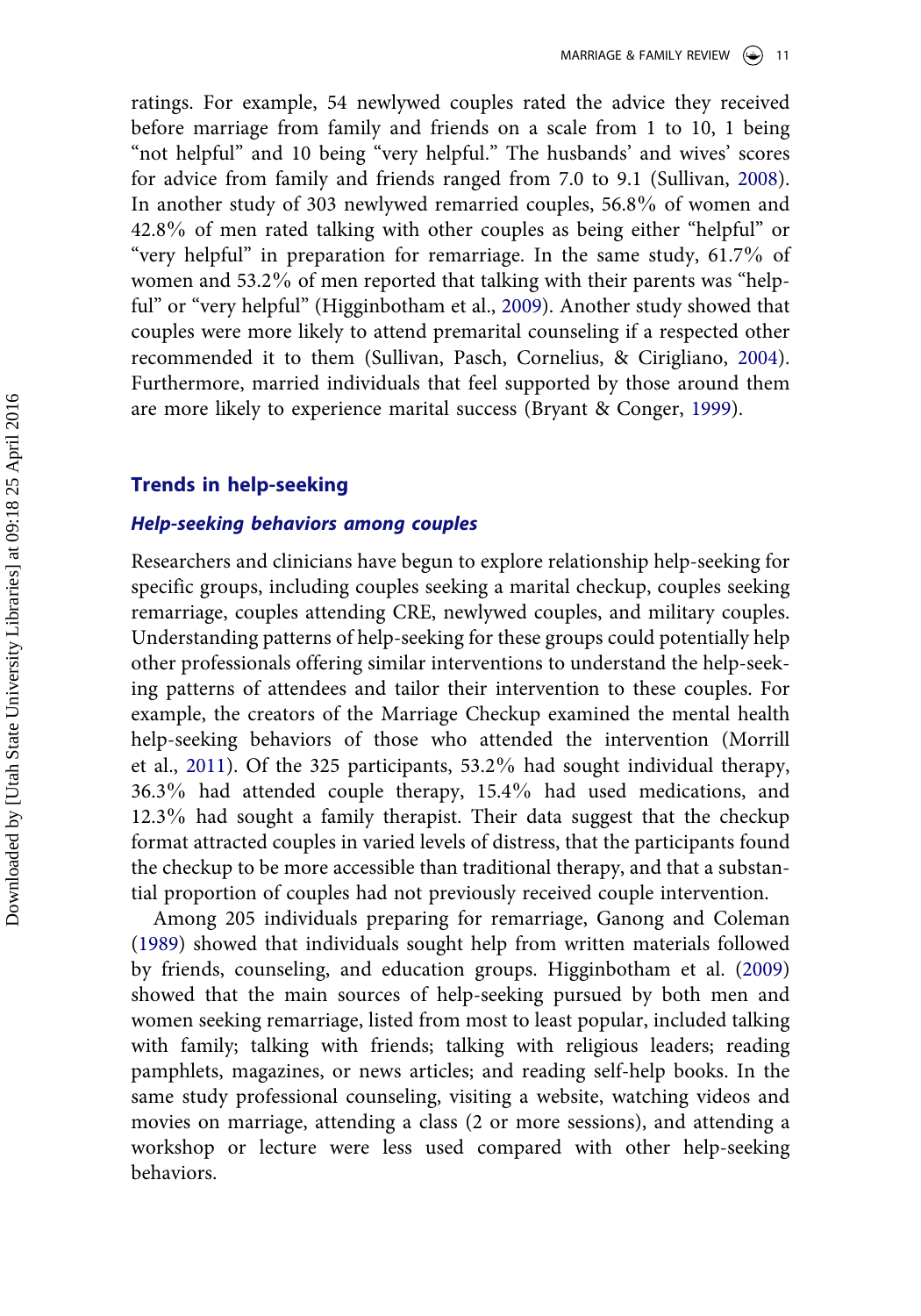12  $\left(\rightarrow\right)$  J. W. STEWART ET AL.

Recent studies confirm the prevalence of informal help-seeking. One study found that the most common help-seeking behaviors included reading pamphlets, magazines, or news articles; talking with other couples; talking with parents; reading a relationship book; and attending a workshop (Stewart, Bradford, Higginbotham, Skogrand, & Jackson, [2014](#page-22-0)). Among newlywed couples, Doss et al. [\(2009](#page-18-0)) showed over the first 5 years of marriage that 36% sought relationship help. Of the 36% (77 couples) who sought relationship help, 30 sought out marital therapy, 41 attended workshops or retreats, and 49 read a relationship-oriented book with many couples participating in a combination of behaviors. One study examined help-seeking patterns of men and women dealing with sexual problems from seven large geographic areas, including 29 countries (Moreira et al., [2005](#page-21-0)). Most (78%) did not seek any help from health professionals. The most sought-after outlets included (in rank order) partners, medical doctors, finding information anonymously, medication, family members and friends, mental health professionals, and clergy. Factors that predicted military couples seeking out couple therapy included prior treatment, formal education, and willingness to discuss issues with family members and friends (Bowen & Richman, [1991\)](#page-17-0). In conclusion, educators and clinicians might benefit from understanding that couples tend to use multiple avenues of relationship help-seeking, life stages and intervention types are associated with different help-seeking patterns, and couples will likely have a unique history of relationship help-seeking before they attend an intervention.

#### *Gender and relationship help-seeking*

To reach more individuals and couples, educators need to target men because they are less likely to seek help (see Addis & Mahalik, [2003](#page-16-0)). Doss and colleagues ([2003\)](#page-18-0) showed that couples normally experience three stages when seeking couple therapy: problem recognition, treatment consideration, and treatment seeking. On average, wives in the study experienced each of these three steps before their husbands did. Indeed, wives were the first to take the three steps in around two-thirds of couples. Similarly, Eubanks and Córdova [\(2009](#page-18-0)) showed that women were more likely to seek professional help for communication problems, feeling less accepted by their spouse, experiencing increased depression, and spending less time with their spouse. Men were more likely to seek professional help only when they believed the relationship was going to end in divorce. Another study showed that having a positive attitude toward therapy, prior therapy, and female gender were associated with increased intentions to seek couple therapy (Bringle & Byers, [1997\)](#page-17-0). Similarly, other findings indicate the wife will bring up relationship issues 80% of the time, whereas husbands generally avoid such issues (Gottman & Silver, [1999](#page-19-0)).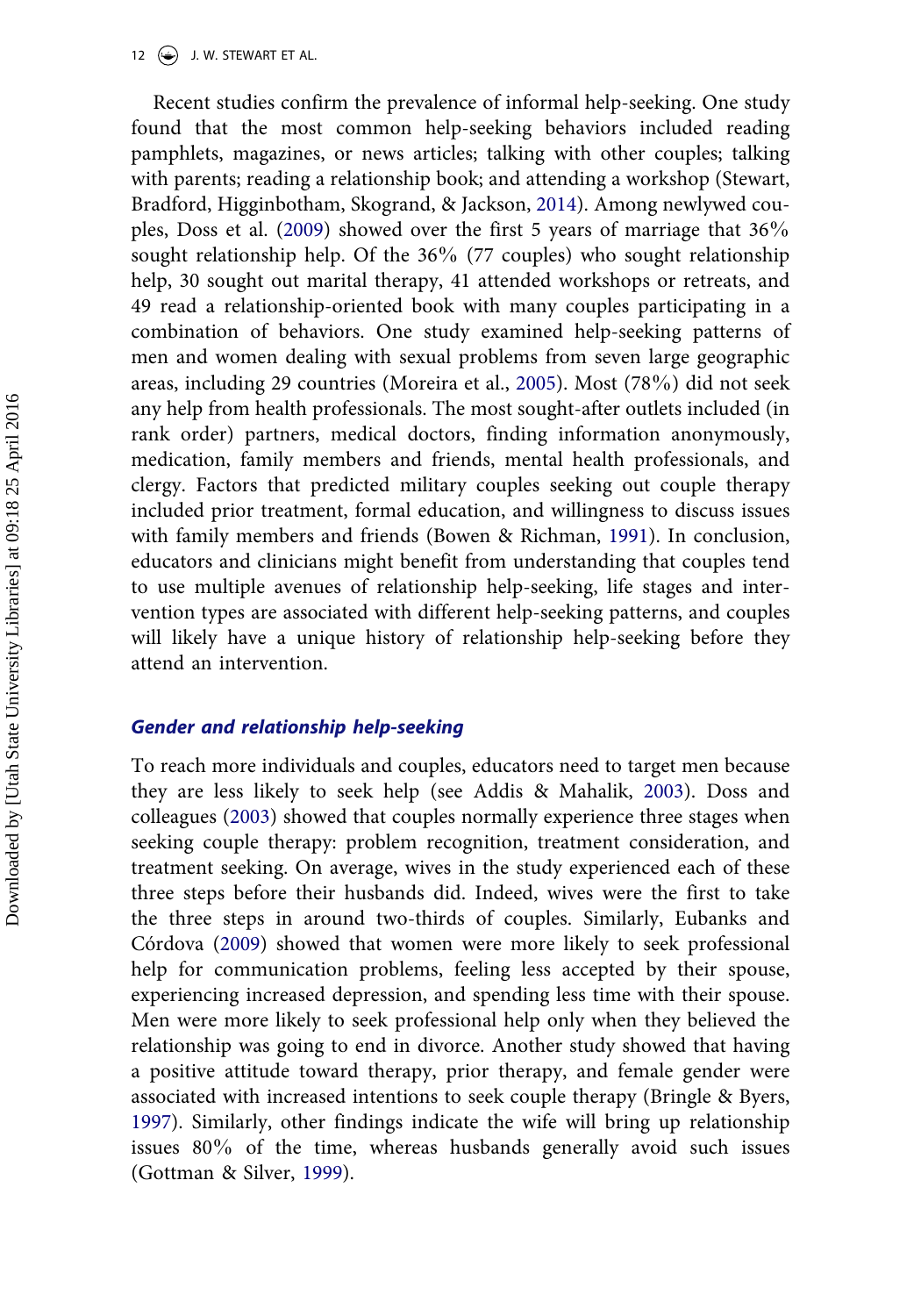Other research hints at differences in the helpfulness of both formal and informal interventions. In terms of helpfulness, remarrying women ranked counseling, talking with religious leaders, and then workshops as most helpful; conversely, men ranked talking with religious leaders, reading a book, and then attending a class as most helpful (Higginbotham et al., [2009](#page-20-0)). Still, there are few if any studies on the efficacy of these help-seeking behaviors, so there is still much to learn about gender differences and relationship help-seeking. For example, Eubanks Fleming, and Córdova ([2012\)](#page-19-0) showed that help-seeking might work differently for couples as compared with individuals (Cramer, [1999\)](#page-18-0). For example, in couple relationships positive attitudes about seeking professional help were not associated with help-seeking behaviors, and wives' lower levels of marital quality were associated with more help-seeking behaviors for both husbands and wives.

#### *Ethnicity and relationship help-seeking*

Although ethnicity and relationship help-seeking has been less studied, the initial evidence shows that ethnicity may work as a moderating variable in relationship help-seeking. For example, Petti, Ozuna, Wehrle, and Wu [\(2011](#page-21-0)) showed that White–White couples were more likely to seek couple therapy compared with Asian–Asian or Latino–Latino couples and that White–Latino couples were more likely to seek couple therapy than White–Asian couples. There were no significant differences between same culture and intercultural marriages for areas of talking with friends and family and seeking out internet or book resources. Doss et al. ([2009\)](#page-18-0) considered ethnicity in their study, but the sample lacked diversity and therefore results were inconclusive. In addition, Latinos were more likely to seek out help with marriage problems from a priest than Whites (Kane, [2003\)](#page-20-0). In addition, for 11 different scenarios, Latinos reported that they would seek a priest 45.2% of the time compared with seek-ing a lay professional 12.8% of the time (Kane & Williams, [2000](#page-20-0)). For African Americans  $52.3\%$  did not seek out help; of those who sought out help for interpersonal issues (13.2% of the total sample), clergy was sought out first before other sources about half the time (Neighbors, Musick, & Williams, [1998](#page-21-0)). There is still a need to study ethnicity in relationship help-seeking. In similar fashion, a better understanding of how couples in an intercultural marriage seek help is needed, especially given that interracial marriages make up about 15% of first time marriages (Wang, [2012\)](#page-22-0).

#### **Trends and recommendations**

The relatively rich literature on therapy and growing literature on CRE show that formal interventions for couples are typically helpful. Current trends in therapy research include examination of moderators and mechanisms of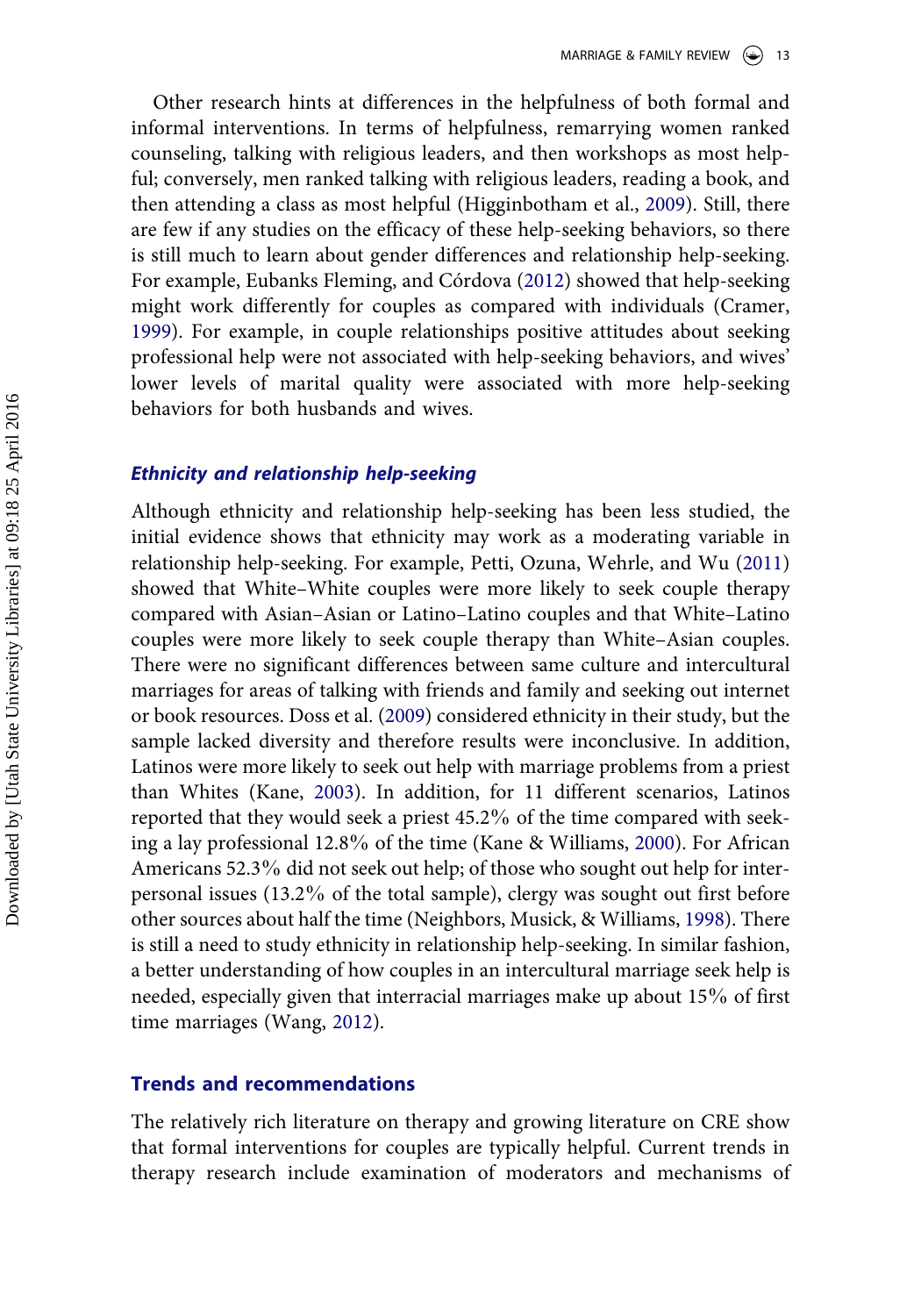change, calls for dyadic research, more focus on positive processes including marital virtues, and efforts to expand the reach of clinical intervention to serve more people. Trends in CRE research include continuing investigation of impact, facilitator effects, mediating and moderating variables, and dissemination. A comprehensive outline of recommendations is beyond the scope of the current article. For a more in-depth review of recommendations, we direct readers to Bradbury and Lavner [\(2012](#page-17-0)), Casey and Halford ([2010\)](#page-17-0), Doss [\(2009](#page-18-0)), Halford and Hayes ([2012\)](#page-19-0), and Doss, Carhart, Hsueh, and Rahbar [\(2010](#page-18-0)).

#### *Research trends and recommendations*

Grawe ([1997\)](#page-19-0) outlined four distinct phases of research for psychotherapy: is the intervention effective, how does it compete with other interventions, for whom does the intervention work, and what are the change mechanisms at work in the intervention. For couple therapy there are currently studies that establish efficacy, compare models, determine for whom marriage therapy works, and test some of the change mechanisms in marriage therapy. Current recommendations for couple therapy include a call for more dyadic research methodology that takes each perspective into consideration when studying couples (Oka & Whiting, [2013;](#page-21-0) Wittenborn, Dolbin-MacNab, & Keiley, [2013\)](#page-23-0), measuring virtues as outcome variables (Fawcett, Fawcett, Hawkins, & Yorgason, [2013](#page-19-0)), and using marriage therapy for a variety of issues including health problems and alcoholism (Sprenkle, [2012](#page-22-0)). For CRE there are studies that establish efficacy, determine for whom CRE works, and some studies are beginning to examine the change mechanisms in CRE. Current recommendations for CRE include engaging men, studying facilitator effects, testing other mediating and moderating variables (e.g., demographics), using observational methods, and evaluating dissemination efforts (Markman & Rhoades, [2012\)](#page-20-0). One critique of the current offerings in the couple therapy and CRE research is that most focus on efficacy (the use of randomized trials), not effectiveness ("real life" services and care; Doss, [2009;](#page-18-0) Halford & Casey, [2010\)](#page-18-0). Halford and Bodenmann ([2013\)](#page-19-0) also recommend using a stepped approach in CRE that tailors the intensity and the content to specific couple's needs. Couples with less need might read books or watch a DVDs, whereas those with more need might attend training courses.

It is perhaps not surprising that informal help-seeking is more common than formal help-seeking (Doss, [2009\)](#page-18-0) or that these means have been far less studied. Despite their prevalence, we know little about how much reading relationship books, seeking out other media sources, talking with clergy, and talking with friends and family helps to increase relationship satisfaction or to improve communication skills, which is only the first of the four phases described by Grawe ([1997\)](#page-19-0). Informal help-seeking has typically been viewed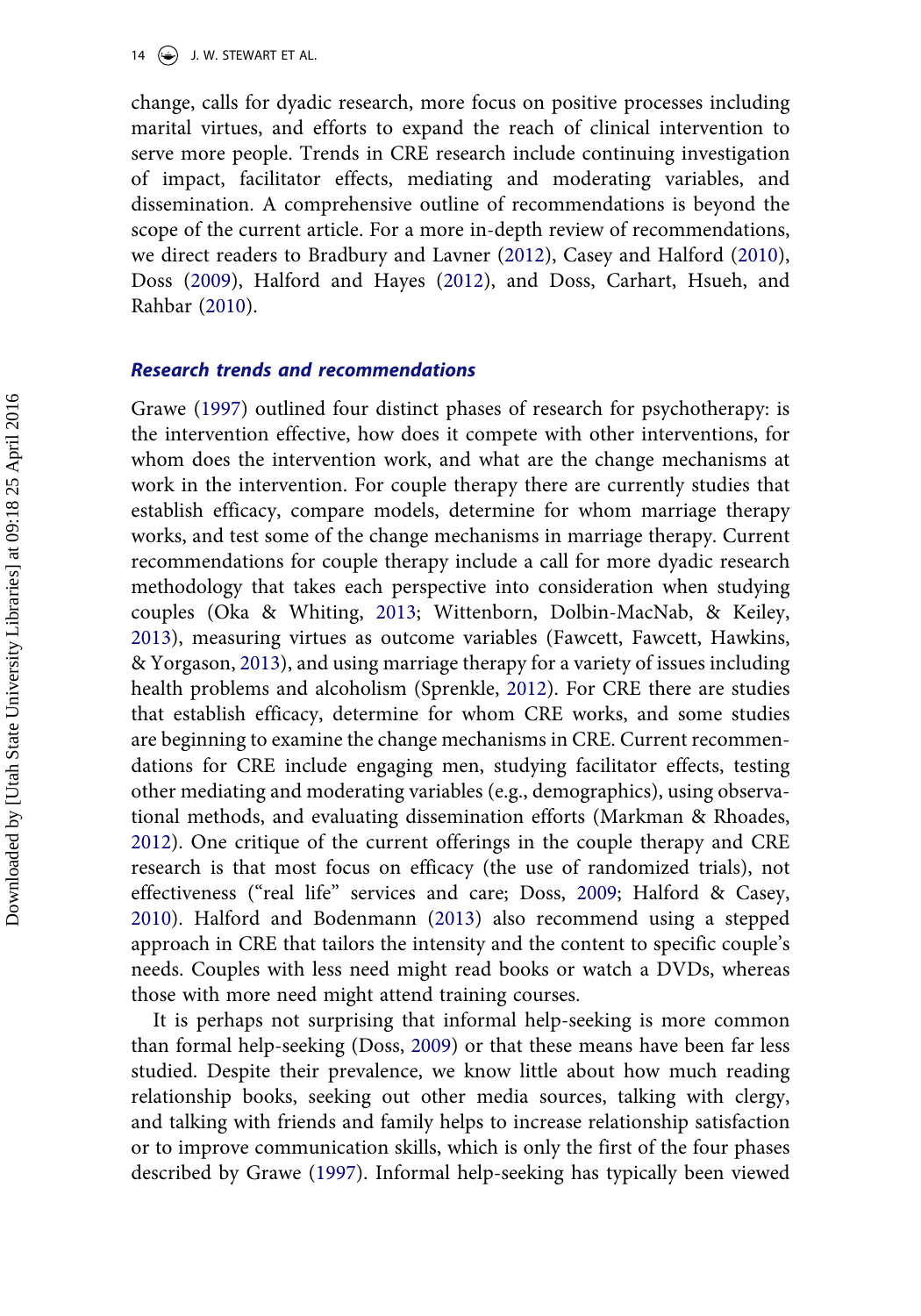as residing in the personal rather than the professional domain. It may be, however, that current trends may make the empirical exploration of informal help-seeking all the more salient. First, social scientists increasingly take strengths-based perspectives that recognize innate resilience and resourcefulness in individuals and families (DeFrain & Asay, [2007\)](#page-18-0), such as positive psychology and the recognition of virtues and characteristics once relegated to the moral rather than social domain (Fowers, [2000](#page-19-0)). Such views highlight the importance of considering the characteristics of those who seek help (and of those around them) and not just the interventions themselves, suggesting that informal help-seeking may provide avenues for individuals and couples to draw on innate strengths. Second, technology is bringing interventions and support directly to people with increasing ease; thus, the boundary between formal and informal interventions may become blurred and may even intersect. For example, professional organizations and clinicians are increasingly putting interventions and curricula online. To the extent that strengths are acknowledged as coming from within individuals and couples and as those strengths are activated via increasingly available "informal" means, it may be that informal interventions become more common and thus more important to examine empirically.

Although CRE programs via the internet have been developed and tested, more testing might be performed on static websites both in terms of outcomes and process. Determining what effect a website might have on a relationship is difficult and might require sensitive measures to detect change in terms of variables such as curriculum content and dosage. Stepwise examination of how the content might be used to improve relationship and how couples sift through information on the internet might better help clinicians and educators to provide online clients with valid internet resources. Technology also offers new opportunities of interactive intervention. For example, Casey and Halford ([2010\)](#page-17-0) have suggested using virtual reality and computer games to teach relationship skills to couples. Additionally, testing the efficacy and reach of relationship enhancing apps for cell phones and devices has not been studied, although there are many marriage apps currently available on the market.

Although there is some research on help-seeking among newlywed couples, those seeking remarriage, and couples involved in interventions, more research should be performed to understand help-seeking behaviors of established marriages. Perhaps we might learn the help-seeking patterns of successful marriages to better understand the role they play at improving their relationships. Such research might include tracking help-seeking behaviors used by couples on a daily basis and the perceived change they experience from such behaviors combined with changes in marriage quality and communication skills. Additionally, other social addresses need to be explored as potential moderators in couple help-seeking including income, education level, and relationship status.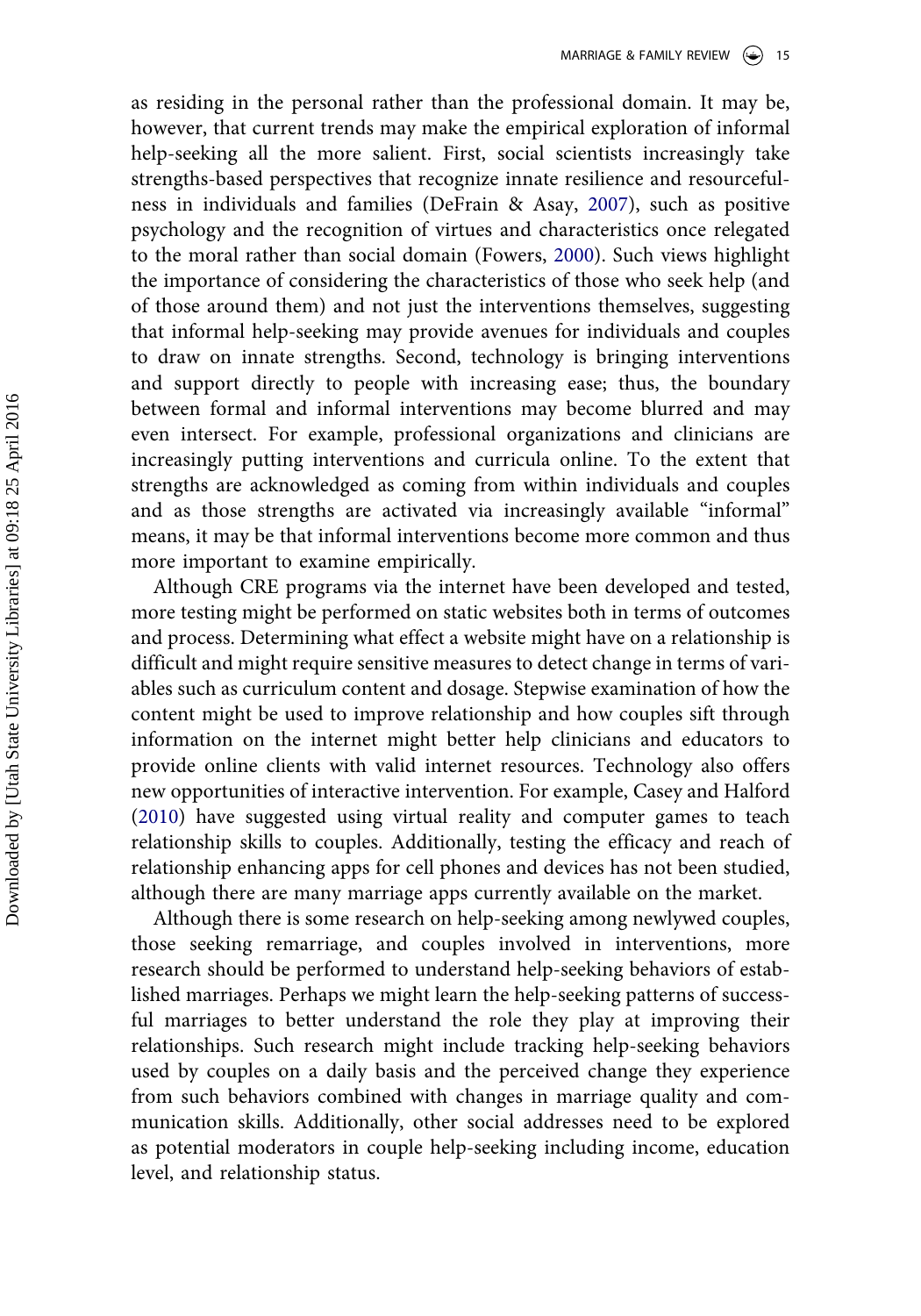#### <span id="page-16-0"></span>*Clinical recommendations*

For clinicians, novel approaches might be used to attract more couples to interventions. Brief interventions such as relationship checkups have been used to attract couples at various levels of distress to help those who might not attend formal outlets such as CRE and therapy. To reach more couples, advertising might also need to be adjusted to better attract couples that would not normally seek help. For example, Doss [\(2009](#page-18-0)) recommended attracting more couples through advertising to specific needs, honing in on specific couple issues such as finances or sex to attract struggling couples. Because many Americans have access to the internet and phone networks, the use of technology to reach couples might also be more used by clinicians. Clinicians might also reach more couples through effective collaboration efforts with clergy. Another possibility is the use of booster sessions. Booster sessions appear to help prior attendees maintain some of the gains experienced in interventions (Cordova et al., [2014;](#page-18-0) Vaterlaus, Allgood, & Higginbotham, [2012\)](#page-22-0). Booster sessions might be a cost-effective alternative to letting couples slip into patterns that are beyond repair, thereby contributing to individuals seeking couple therapy or divorce.

#### **Conclusion**

The last two decades have witnessed many unique couple interventions. Although more couples are taking advantage of such resources, there are still many who are not reaping the benefits. Based on this review, the next steps include establishing the efficacy of untested interventions (i.e., reading selfhelp books, talking with friends and family, visiting clergy, visiting internet websites, and using other technological resources); using creativity and technology to reach more couples, especially those at high risk, with efficacious treatment models; examining relationship self-help from a cultural perspective; and effectively collaborating together with those in the community to affect change in more couple relationships.

#### **References**

- Addis, M. E., & Mahalik, J. R. (2003). Men, masculinity, and the contexts of help-seeking. *American Psychologist*, *58*, 5–14. doi:[10.1037/0003-066x.58.1.5](http://dx.doi.org/10.1037/0003-066x.58.1.5)
- Allgood, S. M., Crane, D. R., & Agee, L. (1997). Social support: Distinguishing clinical and volunteer couples. *American Journal of Family Therapy*, *25*, 111–119. doi:[10.1080/](http://dx.doi.org/10.1080/01926189708251060) [01926189708251060](http://dx.doi.org/10.1080/01926189708251060)
- Amato, P. R. (2000). The consequences of divorce for adults and children. *Journal of Marriage and Family*, *62*, 1269–1287. doi[:10.1111/j.1741-3737.2000.01269.x](http://dx.doi.org/10.1111/j.1741-3737.2000.01269.x)
- Andersson, G., & Cuijpers, P. (2009). Internet-based and other computerized psychological treatments for adult depression: A meta-analysis. *Cognitive Behaviour Therapy*, *38*, 196–205. doi:[10.1080/16506070903318960](http://dx.doi.org/10.1080/16506070903318960)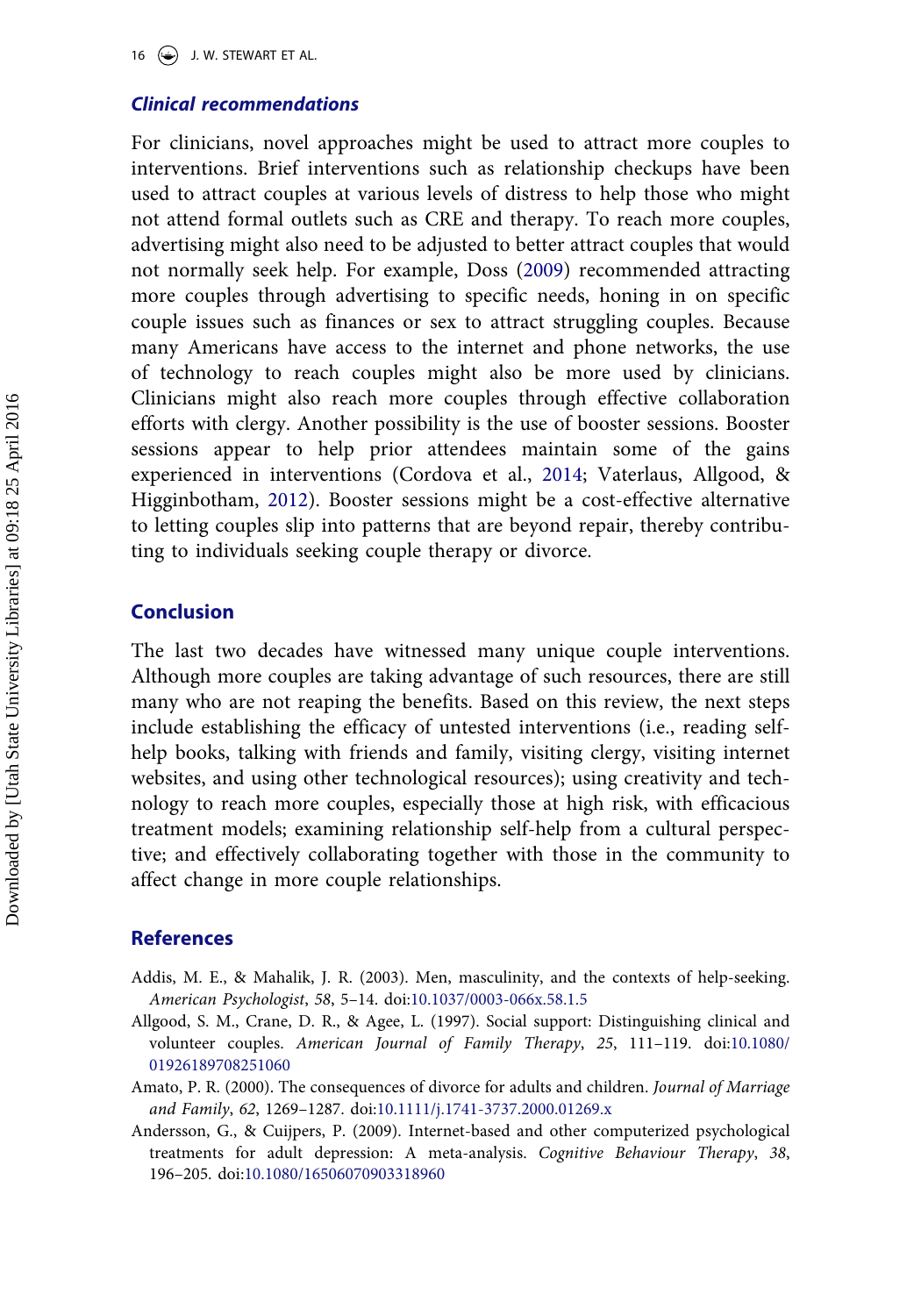- <span id="page-17-0"></span>Anderson, J. R., Stith, S. M., Johnson, M. D., Strachman-Miller, M. M., Amanor-Boadu, Y., & Linkh, D. J. (2013). Multi-couple group and self-directed PREP formats enhance relationship satisfaction and improve anger management skills in air force couples. *American Journal of Family Therapy*, *41*, 121–133. doi[:10.1080/01926187.2012.671104](http://dx.doi.org/10.1080/01926187.2012.671104)
- Barak, A., Hen, L., Boniel-Nissim, M., & Shapira, N. (2008). A comprehensive review and a meta analysis of the effectiveness of Internet-based psychotherapeutic interventions. *Journal of Technology in Human Services*, *26*, 109–160. doi[:10.1080/15228830802094429](http://dx.doi.org/10.1080/15228830802094429)
- Bermúdez, J. M., Kirkpatrick, D. R., Hecker, L., & Torres-Robles, C. (2010). Describing Latinos families and their help-seeking attitudes: Challenging the family therapy literature. *Contemporary Family Therapy*, *32*, 155–172. doi:[10.1007/s10591-009-9110-x](http://dx.doi.org/10.1007/s10591-009-9110-x)
- Bornstein, P. H., Wilson, G. L., Balleweg, B. J., Weisser, C. E., Bornstein, M. T., Andre, … Hocker, J. (1984). Behavioral marital bibliotherapy: An initial investigation of therapeutic efficacy. *American Journal of Family Therapy*, *12*, 21–28. doi[:10.1080/01926188408250194](http://dx.doi.org/10.1080/01926188408250194)
- Bowen, G. L., & Richman, J. M. (1991). The willingness of spouses to seek marriage and family counseling services. *Journal of Primary Prevention*, *11*, 277–293. doi[:10.1007/bf01325165](http://dx.doi.org/10.1007/bf01325165)
- Bradbury, T. N., & Lavner, J. A. (2012). How can we improve preventive and educational interventions for intimate relationships? *Behavior Therapy*, *43*, 113–122. doi[:10.1016/j.](http://dx.doi.org/10.1016/j.beth.2011.02.008) [beth.2011.02.008](http://dx.doi.org/10.1016/j.beth.2011.02.008)
- Braithwaite, S. R., & Fincham, F. D. (2007). ePREP: Computer based prevention of relationship dysfunction, depression and anxiety. *Journal of Social & Clinical Psychology*, *26*, 609–622. doi:[10.1521/jscp.2007.26.5.609](http://dx.doi.org/10.1521/jscp.2007.26.5.609)
- Braithwaite, S. R., & Fincham, F. D. (2009). A randomized clinical trial of a computer based preventive intervention: replication and extension of ePREP. *Journal of Family Psychology*, *23*, 32–38. doi:[10.1037/a0014061](http://dx.doi.org/10.1037/a0014061)
- Braithwaite, S. R., & Fincham, F. D. (2014). Computer-based prevention of intimate partner violence in marriage. *Behaviour Research and Therapy*, *54*, 12–21. doi[:10.1016/j.brat.2013.](http://dx.doi.org/10.1016/j.brat.2013.12.006) [12.006](http://dx.doi.org/10.1016/j.brat.2013.12.006)
- Bringle, R. G., & Byers, D. (1997). Intentions to seek marriage counseling. *Family Relations*, *46*, 299–304. doi:[10.2307/585128](http://dx.doi.org/10.2307/585128)
- Bryant, C. M., & Conger, R. D. (1999). Marital success and domains of social support in longterm relationships: Does the influence of network members ever end? *Journal of Marriage and the Family*, *61*, 437–450. doi:[10.2307/353760](http://dx.doi.org/10.2307/353760)
- Busby, D. M., Ivey, D. C., Harris, S. M., & Ates, C. (2007). Self-directed, therapist-directed, and assessment-based interventions for premarital couples. *Family Relations*, *56*, 279–290. doi[:10.1111/j.1741-3729.2007.00459.x](http://dx.doi.org/10.1111/j.1741-3729.2007.00459.x)
- Cable News Network. (1999, December 31). Grisham ranks as topselling author of decade. Retrieved from [http://articles.cnn.com/1999-12-31/entertainment/1990.sellers\\_1\\_book-sales](http://articles.cnn.com/1999-12-31/entertainment/1990.sellers_1_book-sales-cumulative-sales-copies?._s=PM:books)[cumulative-sales-copies?.\\_s=PM:books](http://articles.cnn.com/1999-12-31/entertainment/1990.sellers_1_book-sales-cumulative-sales-copies?._s=PM:books)
- Casey, L. M., & Halford, W. K. (2010). Couples and the silicon chip: Applying technology to couple relationship services. In K. Hahlweg, M. Grawe, & D. Baucom (Eds.), *Enhancing couples: The shape of couple therapy to come* (pp. 216–230). Gottingen, Germany: Hogrefe.
- Chalfant, H. P., Heller, P. L., Roberts, A., Briones, D., Aguirre-Hochbaum, S., & Farr, W. (1990). The clergy as a resource for those encountering psychological distress. *Review of Religious Research*, *31*, 305–313. doi[:10.2307/3511620](http://dx.doi.org/10.2307/3511620)
- Chapman, G. (2004). *The five love languages: How to express heartfelt commitment to your mate*. Chicago, IL: Northfield.
- Christensen, A., Atkins, D. C., Baucom, B., & Yi, J. (2010). Marital status and satisfaction five years following a randomized clinical trial comparing traditional versus integrative behavioral couple therapy. *Journal of Consulting and Clinical Psychology*, *78*, 225–235. doi[:10.1037/a0018132](http://dx.doi.org/10.1037/a0018132)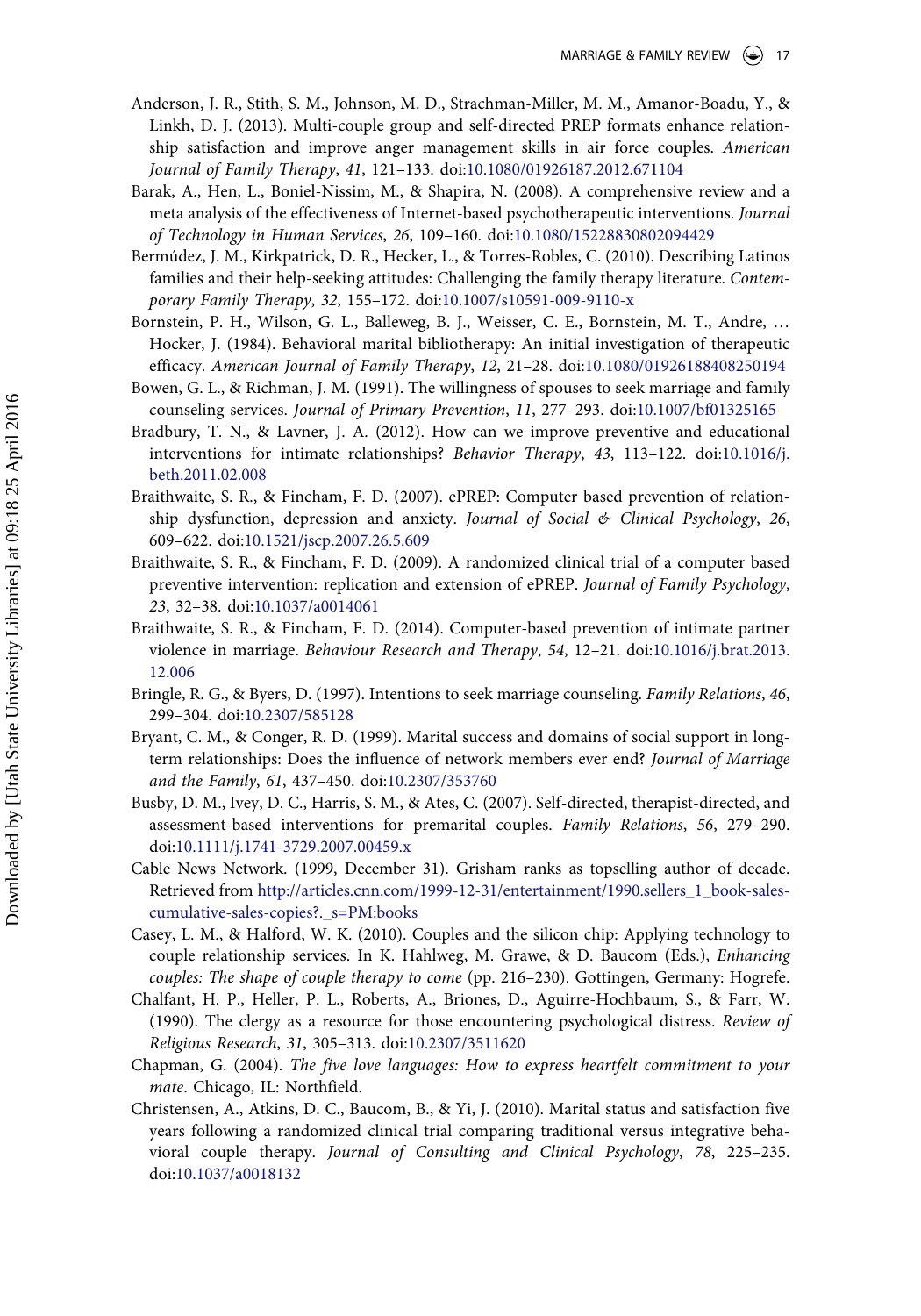- <span id="page-18-0"></span>18  $\leftrightarrow$  J. W. STEWART ET AL.
- Cordova, J. V., Fleming, C. J., Morrill, M. I., Hawrilenko, M., Sollenberger, J. W., Harp, A. G., … Wachs, K. (2014). The marriage checkup: A randomized controlled trial of annual relationship health checkups. *Journal of Consulting and Clinical Psychology*, *82*, 592–604. doi[:10.1037/a0037097](http://dx.doi.org/10.1037/a0037097)
- Cordova, J. V., Scott, R. L., Dorian, M., Mirgain, S., Yaeger, D., & Groot, A. (2005). The marriage checkup: A motivational interviewing approach to the promotion of marital health with couples at-risk for relationship deterioration. *Behavior Therapy*, *36*, 301–310. doi[:10.1016/s0005-7894\(05\)80112-1](http://dx.doi.org/10.1016/s0005-7894(05)80112-1)
- Cramer, K. M. (1999). Psychological antecedents to help-seeking behavior: A reanalysis using path modeling structures. *Journal of Counseling Psychology*, *46*, 381–387. doi[:10.1037//0022-](http://dx.doi.org/10.1037//0022-0167.46.3.381) [0167.46.3.381](http://dx.doi.org/10.1037//0022-0167.46.3.381)
- Cuijpers, P., Donker, T., van Straten, A., Li, J., & Andersson, G. (2010). Is guided self-help as effective as face-to-face psychotherapy for depression and anxiety disorders? A systematic review and meta-analysis of comparative outcome studies. *Psychological medicine*, *40*, 1943–1957. doi:[10.1017/s0033291710000772](http://dx.doi.org/10.1017/s0033291710000772)
- Davis, S. D., Lebow, J. L., & Sprenkle, D. H. (2012). Common factors of change in couple therapy. *Behavior Therapy*, *43*, 36–48. doi[:10.1016/j.beth.2011.01.009](http://dx.doi.org/10.1016/j.beth.2011.01.009)
- DeFrain, J., & Asay, S. M. (2007). Strong families around the world: An introduction to the family strengths perspective. *Marriage & Family Review*, *41*, 1–10. doi:[10.1300/](http://dx.doi.org/10.1300/j002v41n01_01) [j002v41n01\\_01](http://dx.doi.org/10.1300/j002v41n01_01)
- Doss, B. (2009). Expanding the reach and effectiveness of marital interventions. In H. Benson & S. Callan (Eds.), *What works in relationship education: Lessons from academics and service deliverers in the United States and Europe* (pp. 75–86). Doha, Qatar: Doha International Institute for Family Studies and Development.
- Doss, B. D., Atkins, D. C., & Christensen, A. (2003). Who's dragging their feet? Husbands and wives seeking marital therapy. *Journal of Marital and Family Therapy*, *29*, 165–177.
- Doss, B. D., Benson, L. A., Georgia, E. J., & Christensen, A. (2013). Translation of integrative behavioral couple therapy to a web-based intervention. *Family Process*, *52*, 139–153. doi[:10.1111/famp.12020](http://dx.doi.org/10.1111/famp.12020)
- Doss, B. D., Carhart, K., Hsueh, A. C., & Rahbar, K. P. (2010). Serving rather than recruiting couples: Thoughts on the delivery of current and future couple interventions. In K. Hahlweg, M. Grawe, & D. Baucom (Eds.), *Enhancing couples: The shape of couple therapy to come* (pp. 201–215). Gottingen, Germany: Hogrefe.
- Doss, B. D., Rhoades, G. K., Stanley, S. M., & Markman, H. J. (2009). Marital therapy, retreats, and books: The who, what, when, and why of relationship help-seeking. *Journal of Marital and Family Therapy*, *35*, 18–29. doi[:10.1111/j.1752-0606.2008.00093.x](http://dx.doi.org/10.1111/j.1752-0606.2008.00093.x)
- Doss, B. D., Rhoades, G. K., Stanley, S. M., Markman, H. J., & Johnson, C. A. (2009). Differential use of premarital education in first and second marriages. *Journal of Family Psychology*, *23*, 268–273. doi:[10.1037/a0014356](http://dx.doi.org/10.1037/a0014356)
- Duncan, S. F., Childs, G. R., & Larson, J. H. (2010). Perceived helpfulness of four different types of marriage preparation interventions. *Family Relations*, *59*, 623–636. doi:[10.1111/](http://dx.doi.org/10.1111/j.1741-3729.2010.00628.x) [j.1741-3729.2010.00628.x](http://dx.doi.org/10.1111/j.1741-3729.2010.00628.x)
- Dush, C. M. K., & Amato, P. (2005). Consequences of relationship status and quality for subjective well-being. *Journal of Social and Personal Relationships*, *22*, 607–627. doi:[10.1177/](http://dx.doi.org/10.1177/0265407505056438) [0265407505056438](http://dx.doi.org/10.1177/0265407505056438)
- Ellison, C. G., Vaaler, M. L., Flannelly, K. J., & Weaver, A. J. (2006). The clergy as a source of mental health assistance: What Americans believe. *Review of Religious Research*, *48*, 190–211.
- Eubanks, C. J., & Córdova, J. V. (2009). Correlates of couples' help seeking in the Marriage Checkup. Presented at the Association of Behavioral and Cognitive Therapies, New York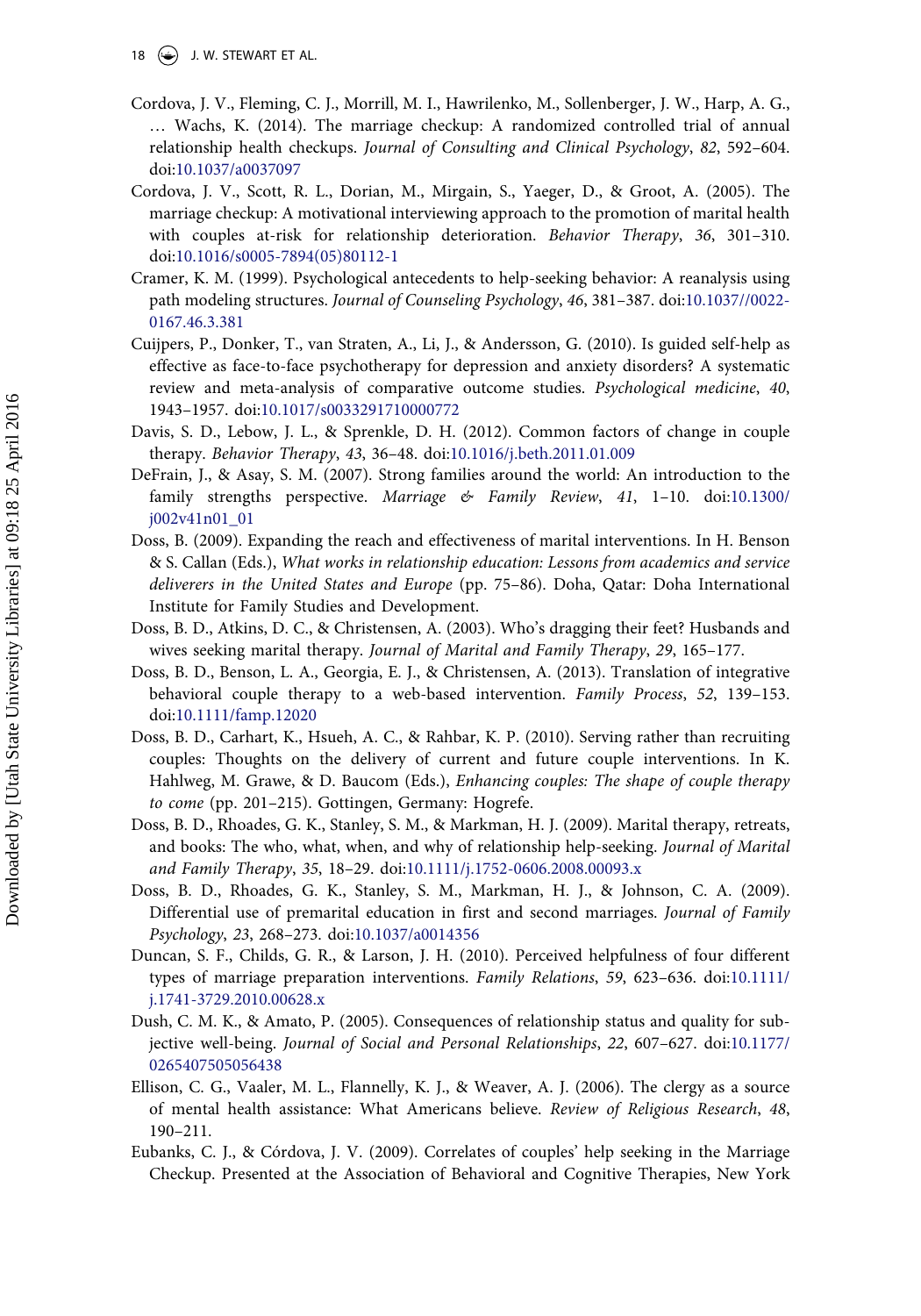<span id="page-19-0"></span>City, November 21. As cited in Hawkins (2011). Applied family studies research. In A snapshot of emerging research that influences marriage education: 2009–2010. National Healthy Marriage Resource Center. Retrieved from [www.healthymarriageinfo.org/download.aspx?.](http://www.healthymarriageinfo.org/download.aspx?.id=2373) [id=2373](http://www.healthymarriageinfo.org/download.aspx?.id=2373) 

- Eubanks Fleming, C. J., & Córdova, J. V. (2012). Predicting relationship help-seeking prior to a marriage checkup. *Family Relations*, *61*, 90–100. doi[:10.1111/j.1741-3729.2011.00686.x](http://dx.doi.org/10.1111/j.1741-3729.2011.00686.x)
- Fawcett, E. B., Fawcett, D., Hawkins, A. J., & Yorgason, J. B. (2013). Measuring virtues in marital education programs and marital therapy. *Contemporary Family Therapy*, *35*, 516–529. doi:[10.1007/s10591-012-9232-4](http://dx.doi.org/10.1007/s10591-012-9232-4)
- Fowers, B. J. (2000). *Beyond the myth of marital happiness: How embracing the virtues of loyalty, generosity, justice, and courage can strengthen your relationship*. San Francisco, CA: Jossey-Bass.
- Ganong, L. H., & Coleman, M. (1989). Preparing for remarriage: Anticipating the issues, seeking solutions. *Family Relations*, *38*, 28–33. doi:[10.2307/583606](http://dx.doi.org/10.2307/583606)
- Georgia, E. J., & Doss, B. D. (2013). Web-based couple interventions: Do they have a future? *Journal of Couple & Relationship Therapy*, *12*, 168–185. doi:[10.1080/15332691.2013.](http://dx.doi.org/10.1080/15332691.2013.779101) [779101](http://dx.doi.org/10.1080/15332691.2013.779101)
- Gerard, J. M., Krishnakumar, A., & Buehler, C. (2006). Marital conflict, parent-child relations, and youth maladjustment: A longitudinal investigation of spillover effects. *Journal of Family Issues*, *27*, 951–975. doi:[10.1177/0192513x05286020](http://dx.doi.org/10.1177/0192513x05286020)
- Glenn, N. D. (2005). *With this ring: A national survey on marriage in America*. Washington, DC: National Fatherhood Initiative.
- Gottman, J. M. (1999). *The marriage clinic: A scientifically based marital therapy*. New York, NY: W. W. Norton.
- Gottman, J. M., & Silver, N. (1999). *The seven principles for making marriage work*. New York, NY: Three Rivers Press.
- Grawe, K. (1997). Research-informed psychotherapy. *Psychotherapy Research*, *7*, 1–19. doi[:10.1080/10503309712331331843](http://dx.doi.org/10.1080/10503309712331331843)
- Gray, J. (1992). *Men are from Mars, women are from Venus: A practical guide for improving communication and getting what you want in your relationships*. New York, NY: Harper Collins.
- Halford, W. K., & Bodenmann, G. (2013). Effects of relationship education on maintenance of couple relationship satisfaction. *Clinical Psychology Review*, *33*, 512–525. doi[:10.1016/j.](http://dx.doi.org/10.1016/j.cpr.2013.02.001) [cpr.2013.02.001](http://dx.doi.org/10.1016/j.cpr.2013.02.001)
- Halford, W. K., & Casey, L. (2010). Taking it to the people: Using technology to enhance the impact of couple relationship education. In K. Hahlweg, M. Grawe, & D. Baucom (Eds.), *Enhancing couples: The shape of couple therapy to come* (pp. 111–127). Gottingen, Germany: Hogrefe.
- Halford, W. K., & Hayes, S. (2012). Using technology to enhance the reach and impact of marriage and relationship education. In P. Noller & G. C. Karantzas (Eds.), *The Wiley-Blackwell handbook of couples and family relationships* (pp. 273–288). Chichester, UK: Blackwell Publishing.
- Halford, W. K., Moore, E., & Wilson, K. L. (2004). Benefits of flexible delivery relationship education: An evaluation of the couple CARE program. *Family Relations*, *53*, 469–476. doi[:10.1111/j.0197-6664.2004.00055.x](http://dx.doi.org/10.1111/j.0197-6664.2004.00055.x)
- Halford, W. K., O'Donnell, C., Lizzio, A., & Wilson, K. L. (2006). Do couples at high risk of relationship problems attend premarriage education? *Journal of Family Psychology*, *20*, 160–163. doi:[10.1037/0893-3200.20.1.160](http://dx.doi.org/10.1037/0893-3200.20.1.160)
- Halford, W. K., Sanders, M. R., & Behrens, B. C. (2001). Can skills training prevent relationship problems in at-risk couples? Four-year effects of a behavioral relationship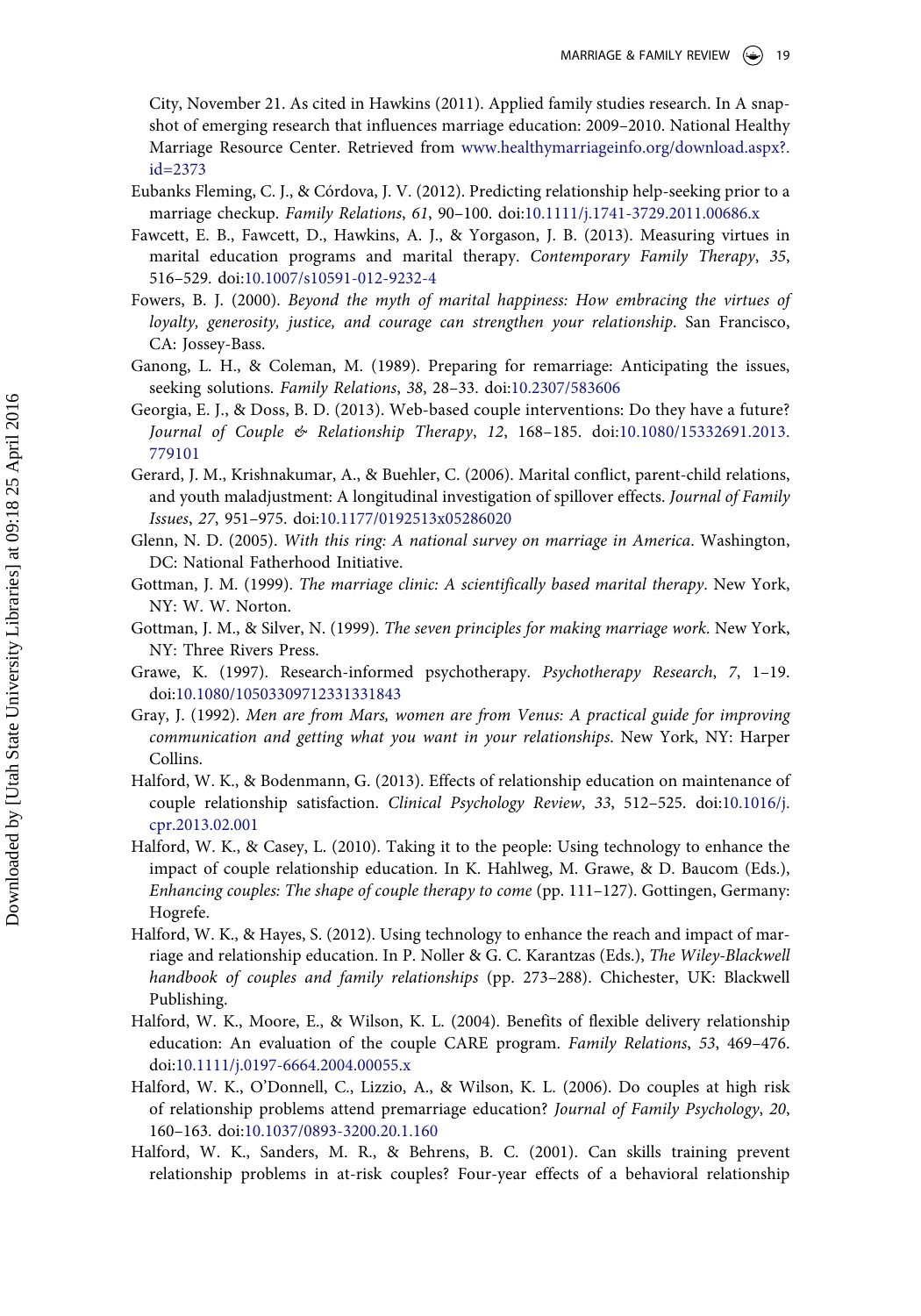<span id="page-20-0"></span>20  $\left(\rightarrow\right)$  J. W. STEWART ET AL.

education program. *Journal of Family Psychology*, *15*, 750–768. doi[:10.1037/0893-](http://dx.doi.org/10.1037/0893-3200.15.4.750) [3200.15.4.750](http://dx.doi.org/10.1037/0893-3200.15.4.750) 

- Hawkins, A. J., Blanchard, V. L., Baldwin, S. A., & Fawcett, E. B. (2008). Does marriage and relationship education work? A meta-analytic study. *Journal of Consulting and Clinical Psychology*, *76*, 723–734. doi:[10.1037/a0012584](http://dx.doi.org/10.1037/a0012584)
- Hawkins, A. J., & Erickson, S. E. (2015). Is couple and relationship education effective for lower income participants? A meta-analytic study. *Journal of family psychology*, *29*, 59–68. doi:[10.1037/fam0000045](http://dx.doi.org/10.1037/fam0000045)
- Hawkins, A. J., Wilson, R. F., Ooms, T., Nock, S. L., Malone-Colon, L., & Cohen, L. (2009). Recent government reforms related to marital formation, maintenance, and dissolution in the United States: A primer and critical review. *Journal of Couple & Relationship Therapy*, *8*, 264–281. doi:[10.1080/15332690903049265](http://dx.doi.org/10.1080/15332690903049265)
- Hendrix, H. (1988). *Getting the love you want*. New York, NY: Holt.
- Hertlein, K. M., Blumer, M. L., & Mihaloliakos, J. H. (2014). Marriage and family counselors' perceived ethical issues related to online therapy. *The Family Journal*, *23*, 5–12. doi:[10.1177/](http://dx.doi.org/10.1177/1066480714547184) [1066480714547184](http://dx.doi.org/10.1177/1066480714547184)
- Higginbotham, B. J., Miller, J. J., & Niehuis, S. (2009). Remarriage preparation: Usage, perceived helpfulness, and dyadic adjustment. *Family Relations*, *58*, 316–329. doi:[10.1111/](http://dx.doi.org/10.1111/j.1741-3729.2009.00555.x) [j.1741-3729.2009.00555.x](http://dx.doi.org/10.1111/j.1741-3729.2009.00555.x)
- Hunt, R. A., & Hunt, J. A. (1999). The caring couples network. In R. Berger & M. T. Hannah (Eds.), *Preventive approaches in couples therapy* (pp. 255–278). Philadelphia, PA: Brunner/ Mazel.
- Johnson, C. A., Stanley, S. M., Glenn, N. D., Amato, P. A., Nock, S. L., & Markman, H. J. (2002). *Marriage in Oklahoma: 2001 baseline statewide survey on marriage and divorce (S02096 OKDHS)*. Oklahoma City, OK: Oklahoma Department of Human Services.
- Kalinka, C. J., Fincham, F. D., & Hirsch, A. H. (2012). A randomized clinical trial of online– biblio relationship education for expectant couples. *Journal of Family Psychology*, *26*, 159–164. doi:[10.1037/a0026398](http://dx.doi.org/10.1037/a0026398)
- Kane, M. N. (2003). Skilled help for mental health concerns: Comparing the perceptions of Catholic priests and Catholic parishioners. *Mental Health, Religion & Culture*, *6*, 261– 275. doi[:10.1080/1367467031000100993](http://dx.doi.org/10.1080/1367467031000100993)
- Kane, M. N., & Williams, M. (2000). Perceptions of South Florida Hispanic and Anglo Catholics: From whom would they seek help? *Journal of Religion and Health*, *39*, 107–122.
- Laurenceau, J. P., Stanley, S. M., Olmos-Gallo, A., Baucom, B., & Markman, H. J. (2004). Community-based prevention of marital dysfunction: Multilevel modeling of a randomized effectiveness study. *Journal of Consulting and Clinical Psychology*, *72*, 933–943. doi:[10.1037/](http://dx.doi.org/10.1037/0022-006x.72.6.933) [0022-006x.72.6.933](http://dx.doi.org/10.1037/0022-006x.72.6.933)
- Lebow, J. L., Chambers, A. L., Christensen, A., & Johnson, S. M. (2012). Research on the treatment of couple distress. *Journal of Marital and Family Therapy*, *38*, 145–168. doi:[10.1111/](http://dx.doi.org/10.1111/j.1752-0606.2011.00249.x) [j.1752-0606.2011.00249.x](http://dx.doi.org/10.1111/j.1752-0606.2011.00249.x)
- MacGeorge, E. L., Feng, B., Butler, G. L., & Budarz, S. K. (2004). Understanding advice in supportive interactions: Beyond the face work and message evaluation paradigm. *Human Communication Research*, *30*, 42–70. doi:[10.1093/hcr/30.1.42](http://dx.doi.org/10.1093/hcr/30.1.42)
- Manning, W. D., & Cohen, J. A. (2012). Premarital cohabitation and marital dissolution: An examination of recent marriages. *Journal of Marriage and Family*, *74*, 377–387. doi:[10.1111/](http://dx.doi.org/10.1111/j.1741-3737.2012.00960.x) [j.1741-3737.2012.00960.x](http://dx.doi.org/10.1111/j.1741-3737.2012.00960.x)
- Markman, H. J., & Rhoades, G. K. (2012). Relationship education research: Current status and future directions. *Journal of Marital and Family Therapy*, *38*, 169–200. doi:[10.1111/j.1752-](http://dx.doi.org/10.1111/j.1752-0606.2011.00247.x) [0606.2011.00247.x](http://dx.doi.org/10.1111/j.1752-0606.2011.00247.x)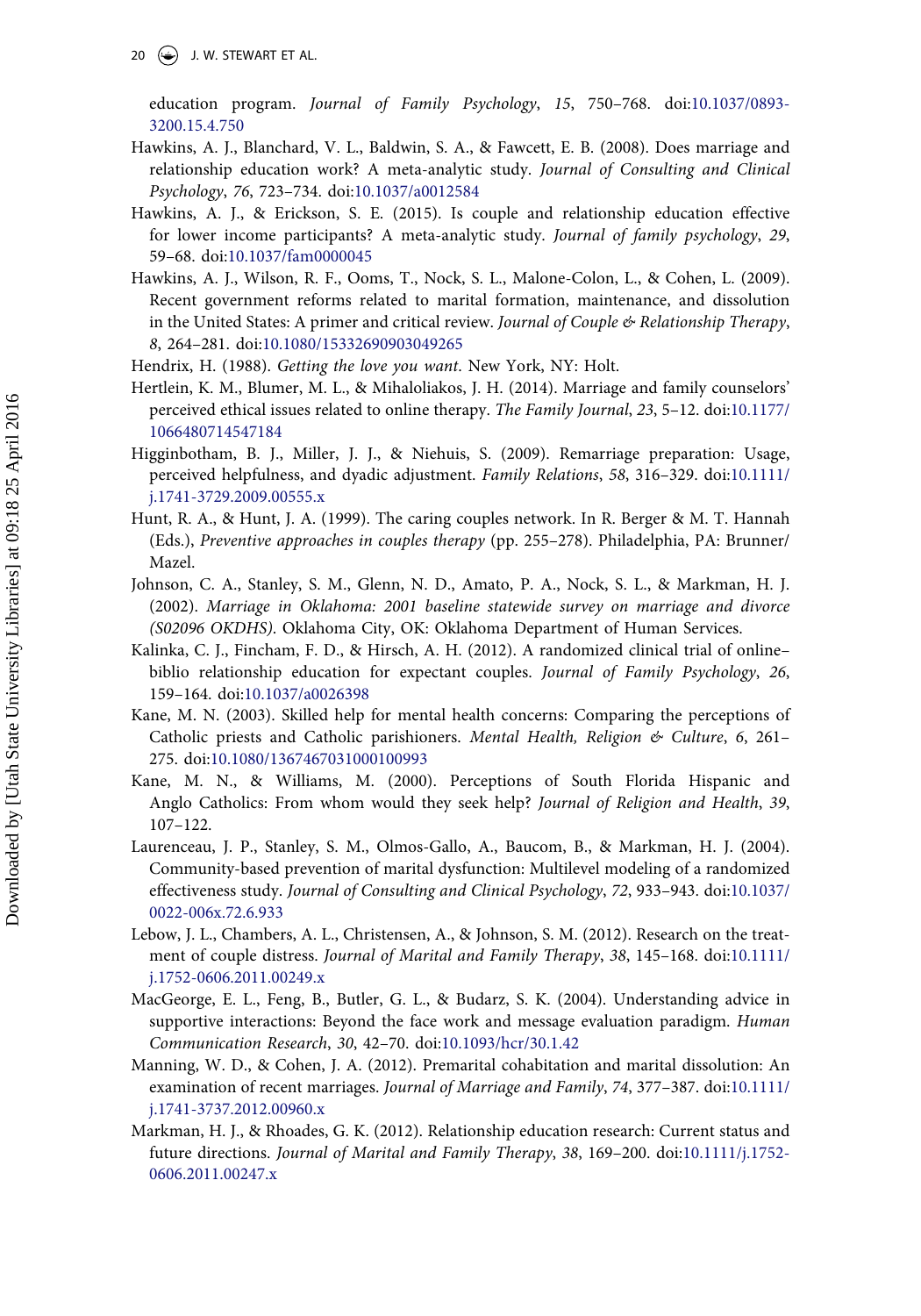- <span id="page-21-0"></span>Markman, H. J., Stanley, S., & Blumberg, S. L. (1994). *Fighting for your marriage*. New York, NY: Jossey-Bass.
- Markman, H. J., Whitton, S. W., Kline, G. H., Stanley, S. M., Thompson, H., St Peters, M., … Cordova, A. (2004). Use of an empirically based marriage education program by religious organizations: Results of a dissemination trial. *Family Relations*, *53*, 504–512.
- McAllister, S., Duncan, S. F., & Busby, D. M. (2013). Exploratory analysis of factors associated with participation in self-directed and traditional marriage and relationship education. *Marriage & Family Review*, *49*, 563–584. doi[:10.1080/01494929.2013.789461](http://dx.doi.org/10.1080/01494929.2013.789461)
- McAllister, S., Duncan, S. F., & Hawkins, A. J. (2012). Examining the early evidence for selfdirected marriage and relationship education: A meta-analytic study. *Family Relations*, *61*, 742–755. doi:[10.1111/j.1741-3729.2012.00736.x](http://dx.doi.org/10.1111/j.1741-3729.2012.00736.x)
- Montgomery, R. B., & Evans, L. (1989). *Living and loving together*. Melbourne, VIC, Australia: Penguin Books.
- Moran, M., Flannelly, K. J., Weaver, A. J., Overvold, J. A., Hess, W., & Wilson, J. C. (2005). A study of pastoral care, referral, and consultation practices among clergy in four settings in the New York City area. *Pastoral Psychology*, *53*, 255–266. doi[:10.1007/s11089-](http://dx.doi.org/10.1007/s11089-004-0556-3) [004-0556-3](http://dx.doi.org/10.1007/s11089-004-0556-3)
- Moreira, E. D., Brock, G., Glasser, D. B., Nicolosi, A., Laumann, E. O., Paik, A. … For the GSSAB Investigators' Group. (2005). Help-seeking behaviour for sexual problems: the global study of sexual attitudes and behaviors. *International Journal of Clinical Practice*, *59*, 6–16. doi[:10.1111/j.1742-1241.2005.00382.x](http://dx.doi.org/10.1111/j.1742-1241.2005.00382.x)
- Morrill, M. I., Eubanks Fleming, C. J., Harp, A. G., Sollenberger, J. W., Darling, E. V., & Cördova, J. V. (2011). The marriage checkup: Increasing access to marital health care. *Family Process*, *50*, 471–485. doi:[10.1111/j.1545-5300.2011.01372.x](http://dx.doi.org/10.1111/j.1545-5300.2011.01372.x)
- Neighbors, H. W., Musick, M. A., & Williams, D. R. (1998). The African American minister as a source of help for serious personal crises: bridge or barrier to mental health care? *Health Education & Behavior*, *25*, 759–777. doi:[10.1177/109019819802500606](http://dx.doi.org/10.1177/109019819802500606)
- Norcross, J. C. (2000). Here comes the self-help revolution in mental health. *Psychotherapy: Theory, Research, Practice, and Training*, *37*, 370–377. doi[:10.1037/0033-3204.37.4.370](http://dx.doi.org/10.1037/0033-3204.37.4.370)
- Notarius, C., & Buongiorno, J. (1992). Wait time until professional treatment in marital therapy. Unpublished paper, Catholic University of America, Washington, DC.
- As cited in Gottman, J. M., & Gottman, J. S. (1999). The marriage survival kit. In R. Berger & M. T. Hannah (Eds.), *Preventive approaches in couples therapy* (pp. 304–330). Philadelphia, PA: Brunner / Mazel.
- Oka, M., & Whiting, J. (2013). Bridging the clinician/researcher gap with systemic research: The case for process research, dyadic, and sequential analysis. *Journal of Marital and Family Therapy*, *39*, 17–27. doi[:10.1111/j.1752-0606.2012.00339.x](http://dx.doi.org/10.1111/j.1752-0606.2012.00339.x)
- Ooms, T., & Wilson, P. (2004). The challenges of offering relationship and marriage education to low-income populations. *Family Relations*, *53*, 440–447. doi:[10.1111/j.0197-6664.2004.](http://dx.doi.org/10.1111/j.0197-6664.2004.00052.x) [00052.x](http://dx.doi.org/10.1111/j.0197-6664.2004.00052.x)
- Oppenheimer, J., Flannelly, K., & Weaver, A. (2004). A comparative analysis of the psychological literature on collaboration between clergy and mental-health professionals—perspectives from secular and religious journals: 1970–1999. *Pastoral Psychology*, *53*, 153–162. doi[:10.1023/](http://dx.doi.org/10.1023/b:pasp.0000046826.29719.8d) [b:pasp.0000046826.29719.8d](http://dx.doi.org/10.1023/b:pasp.0000046826.29719.8d)
- Petti, L. E., Ozuna, G. B., Wehrle, C. P., & Wu, J. T. (2011, April). *Marital help seeking preferences in Asian, Latino, and White Couples*. Poster presented at the Western Psychological Association Annual Conference, Los Angeles, CA.
- Pew Research Center. (2011, December 14, 2011). Barely half of U.S. adults are married a record low. Washington, DC: Pew Research Center. Retrieved from [http://www.](http://www.pewsocialtrends.org/files/2011/12/Marriage-Decline.pdf) [pewsocialtrends.org/files/2011/12/Marriage-Decline.pdf](http://www.pewsocialtrends.org/files/2011/12/Marriage-Decline.pdf)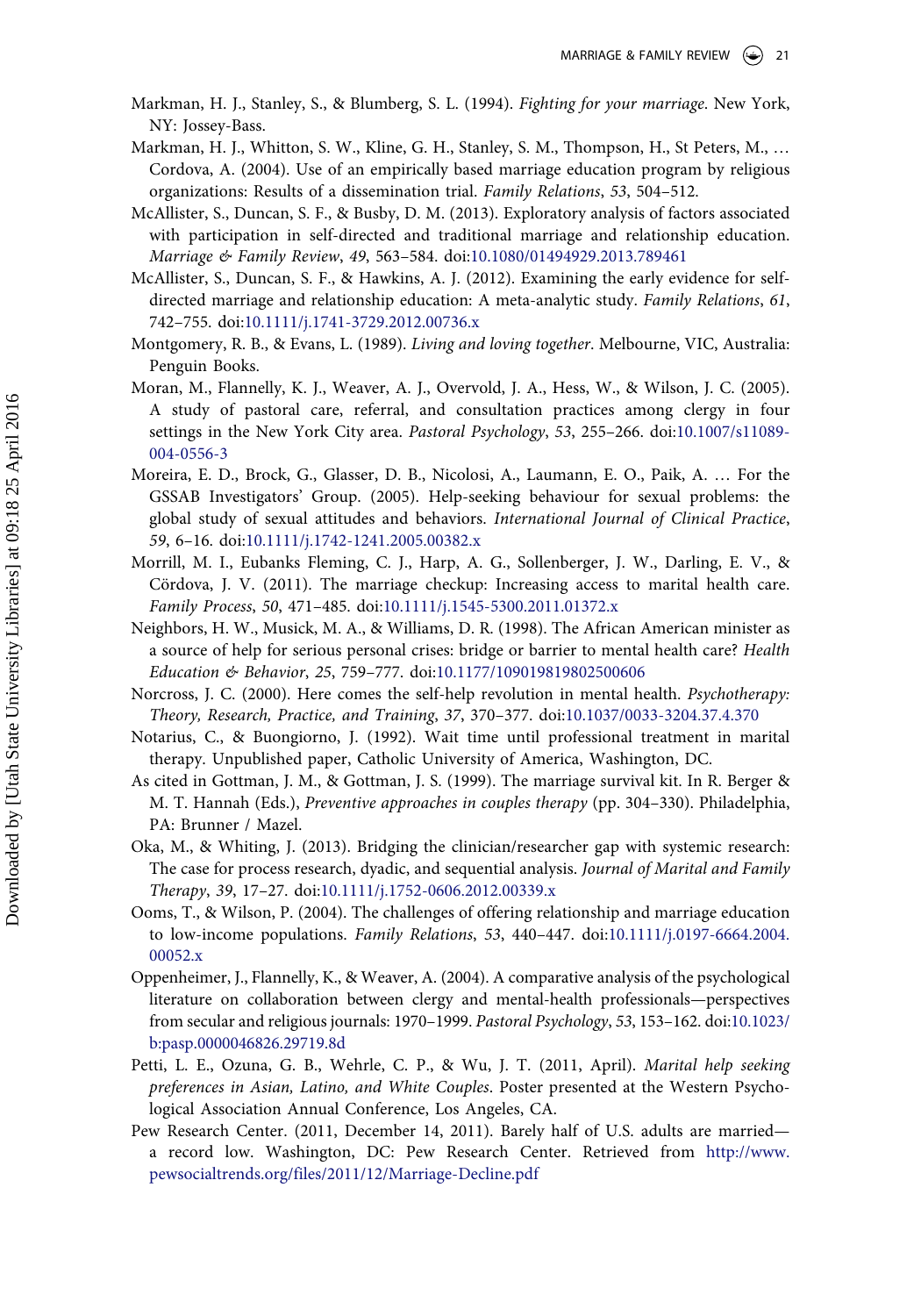- <span id="page-22-0"></span>Purcell, K. (2010). *The state of online video*. Washington, DC: Pew Internet & American Life Project.
- Raley, R. K., & Bumpass, L. (2003). The topography of the plateau in divorce: Levels and trends in union stability after 1980. *Demographic Research*, *8*, 246–260. doi:[10.4054/demres.](http://dx.doi.org/10.4054/demres.2003.8.8) [2003.8.8](http://dx.doi.org/10.4054/demres.2003.8.8)
- Ramm, J., Coleman, L., Glenn, F., & Mansfield, P. (2010). Relationship difficulties and helpseeking behaviours. One Plus One, London, UK Department of Education. Retrieved August 2, 2012 from https:/[/www.education.gov.uk/publications/eOrderingDownload/](http://www.education.gov.uk/publications/eOrderingDownload/DfE-RR018.pdf) [DfE-RR018.pdf](http://www.education.gov.uk/publications/eOrderingDownload/DfE-RR018.pdf)
- Schindler, F., Berren, M. R., Hannah, M. T, Beigel, A., & Santiago, J. M. (1987). How the public perceives psychiatrists, psychologists, nonpsychiatric physicians, and members of the clergy. *Professional Psychology: Research and Practice*, *18*, 371–376. doi[:10.1037/0735-](http://dx.doi.org/10.1037/0735-7028.18.4.371) [7028.18.4.371](http://dx.doi.org/10.1037/0735-7028.18.4.371)
- Schramm, D., Marshall, J., Harris, V., & George, A. (2003). *Marriage in Utah: 2003 baseline statewide survey on marriage and divorce*. Salt Lake City, UT: Utah Department of Workforce Services.
- Shadish, W. R., & Baldwin, S. A. (2003). Meta-analysis of MFT interventions. *Journal of Marital and Family Therapy*, *29*, 547–570. doi:[10.1111/j.1752-0606.2003.tb01694.x](http://dx.doi.org/10.1111/j.1752-0606.2003.tb01694.x)
- Sparks, J. A., & Duncan, B. L. (2010). Common factors in couple and family therapy: Must all have prizes? In B. L. Duncan, S. D. Miller, B. E. Wampold, & M. A. Hubble (Eds.), *The heart and soul of change: Delivering what works in therapy* (pp. 357–391). Washington, DC: American Psychological Association.
- Sprenkle, D. H. (2012). Intervention research in couple and family therapy: A methodological and substantive review and an introduction to the special issue. *Journal of Marital and Family Therapy*, *38*, 3–29.
- Stanley, S. M., Markman, H. J., Prado, L. M., Olmos-Gallo, P. A., Tonelli, L., St Peters, M., … Whitton, S. W. (2001). Community-based premarital prevention: clergy and lay leaders on the front lines. *Family Relations*, *50*, 67–76. doi:[10.1111/j.1741-3729.2001.00067.x](http://dx.doi.org/10.1111/j.1741-3729.2001.00067.x)
- Steimle, B. M., & Duncan, S. F. (2004). Formative evaluation of a family life education web site. *Family Relations*, *53*, 367–376. doi[:10.1111/j.0197-6664.2004.00043.x](http://dx.doi.org/10.1111/j.0197-6664.2004.00043.x)
- Stewart, J. W., Bradford, K. P., Higginbotham, B., & Skogrand, L. M. (2014). Relationship helpseeking in a community sample: Testing differences by geography and gender. *Forum for Family & Consumer Science Issues*, *19*. Retrieved from [http://www.ncsu.edu/ffci/](http://www.ncsu.edu/ffci/publications/2014/v19-n3-2014-winter/index-v19-n3-march-2014.php) [publications/2014/v19-n3-2014-winter/index-v19-n3-march-2014.php](http://www.ncsu.edu/ffci/publications/2014/v19-n3-2014-winter/index-v19-n3-march-2014.php)
- Sullivan, N. J. (2008). *Sex differences in the use and evaluated helpfulness of premarital advice*  (Unpublished master's thesis). Retrieved from <http://digitalcommons.usu.edu/etd/152>
- Sullivan, K. T., Pasch, L. A., Cornelius, T., & Cirigliano, E. (2004). Predicting participation in premarital prevention programs: The health belief model and social norms. *Family Process*, *43*, 175–193. doi[:10.1111/j.1545-5300.2004.04302004.x](http://dx.doi.org/10.1111/j.1545-5300.2004.04302004.x)
- United Nations Economic and Social Affairs Population Division. (2003). *World fertility report*. New York, NY: United Nations.
- Vaterlaus, J. M., Allgood, S. M., & Higginbotham, B. J. (2012). Stepfamily education booster sessions. *Social Work with Groups*, *35*, 150–163. doi:[10.1080/01609513.2011.599017](http://dx.doi.org/10.1080/01609513.2011.599017)
- Waite, L. J., & Gallagher, M. (2000). *The case for marriage: Why married people are happier, healthier, and better off financially*. New York, NY: Doubleday.
- Wakefield, M., Loken, B., & Hornik, R. (2010). Use of mass media campaigns to change health behaviour. *The Lancet*, *376*, 1261–1271. doi[:10.1016/s0140-6736\(10\)60809-4](http://dx.doi.org/10.1016/s0140-6736(10)60809-4)
- Wang, W. (2012). *The rise of intermarriage*. Washington, DC: Pew Research Center. Retrieved August, 13, 2012.